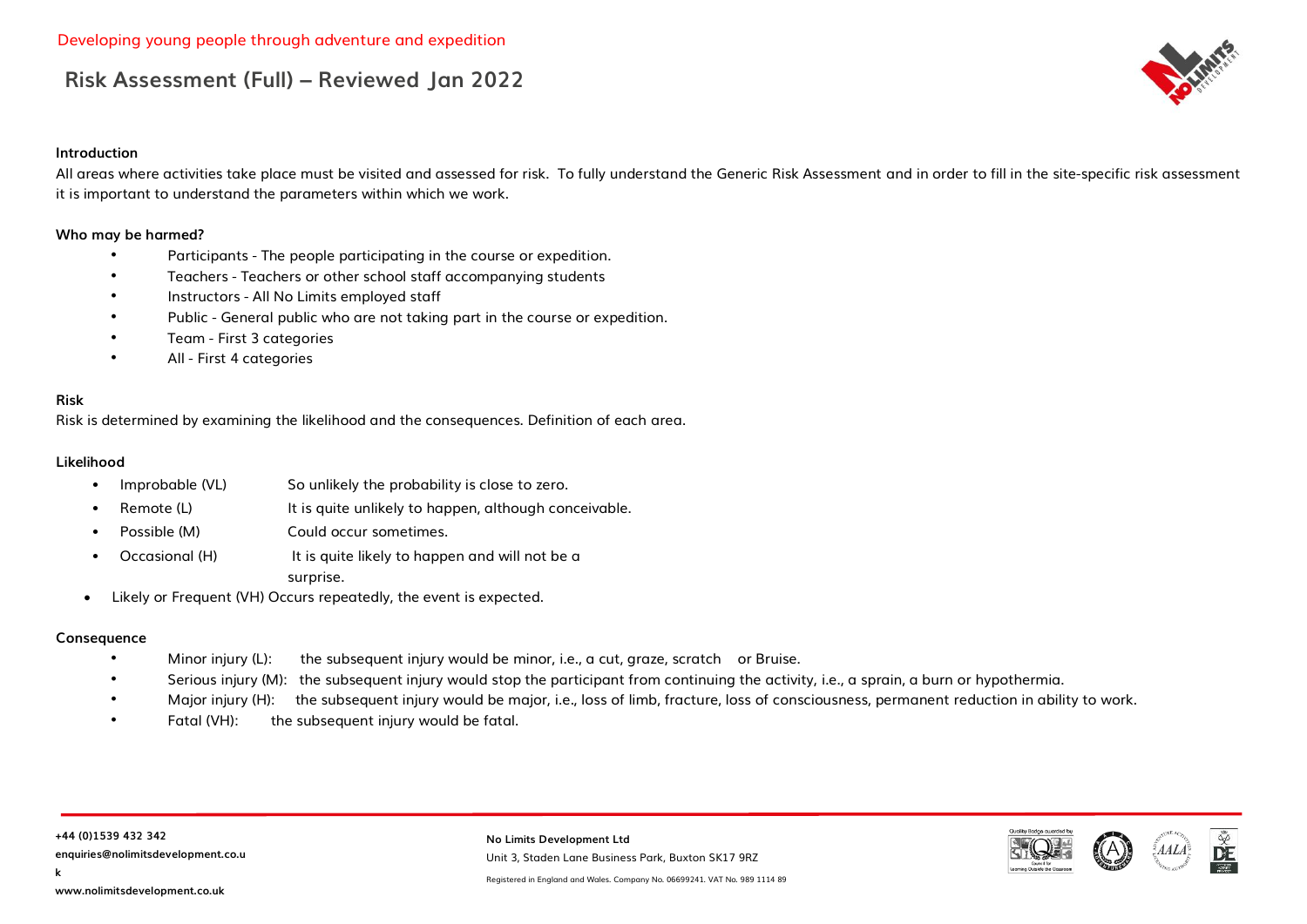

#### **General hazards – Relevant to all activities for the duration of the programme**

| Hazard               | Who              |            | <b>Risk</b> | <b>Control Measures</b>                                                                                               |
|----------------------|------------------|------------|-------------|-----------------------------------------------------------------------------------------------------------------------|
|                      | may be<br>harmed | Likelihood | Consequence |                                                                                                                       |
| General              |                  |            |             |                                                                                                                       |
| General              | All              | M          | н           | Area used to be appropriate and safe for the participants and activity<br>$\bullet$                                   |
|                      |                  |            |             | A full brief on the event to be given to participants prior to start of activity<br>$\bullet$                         |
| Collapsing dry stone | Team             | <b>VL</b>  | M           | Participants briefed about the dangers of leaning and climbing on dry stone walls.<br>$\bullet$                       |
| walls                |                  |            |             | Ensure that a dry-stone wall is safe before the group conduct any activity near it or shelter behind it.<br>$\bullet$ |
| Deadfall             | All              |            | VH          | All tents and other structures placed to reduce risk<br>$\bullet$                                                     |
|                      |                  |            |             | Course Directors and Lead Instructors to familiarise themselves with the site & carry out dynamic Risk<br>$\bullet$   |
|                      |                  |            |             | Assessment                                                                                                            |
|                      |                  |            |             | Instructors to receive a brief on any potential risk areas                                                            |
|                      |                  |            |             | Check/inspect woodland and forests where activities are taking place for dangers of falling branches,<br>$\bullet$    |
|                      |                  |            |             | especially in high winds or after heavy snow which might weaken branches                                              |
|                      |                  |            |             | Participants to be aware of the danger of falling branches, to be watchful of any falling branches and                |
|                      |                  |            |             | to warn the group if they spot any danger                                                                             |
| Farm machinery       | All              |            | H           | Participants briefed on risk of farm machinery<br>$\bullet$                                                           |
|                      |                  |            |             | Participants briefed to keep away from farm machinery<br>$\bullet$                                                    |
| Lifting injuries     | Team             | M          | M           | Brief participants on proper lifting techniques at specific tasks where injuries could occur<br>$\bullet$             |
|                      |                  |            |             | Supervising Staff and instructors to monitor lifting techniques being used<br>$\bullet$                               |
| Slips & trips        | Team             | M          | M           | Participants to be briefed on risks of slips or falls & identify hazards such as pegs, stakes & tape<br>$\bullet$     |
|                      |                  |            |             | marking the activity.                                                                                                 |
|                      |                  |            |             | Appropriate footwear is worn<br>$\bullet$                                                                             |
|                      |                  |            |             | Staff to spot or support participants where required<br>$\bullet$                                                     |
|                      |                  |            |             | Ensure that the landing area is clear of any debris<br>$\bullet$                                                      |
|                      |                  |            |             | Check and clear activity area prior to setting up ensuring it is free of stones, branches other trip<br>$\bullet$     |
|                      |                  |            |             | hazards.                                                                                                              |
| Equipment            |                  |            |             |                                                                                                                       |

**k**

**enquiries@nolimitsdevelopment.co.u**

**No Limits Development Ltd**

Unit 3, Staden Lane Business Park, Buxton SK17 9RZ



 $\mathbb{\tilde{R}}$ 

**www.nolimitsdevelopment.co.uk**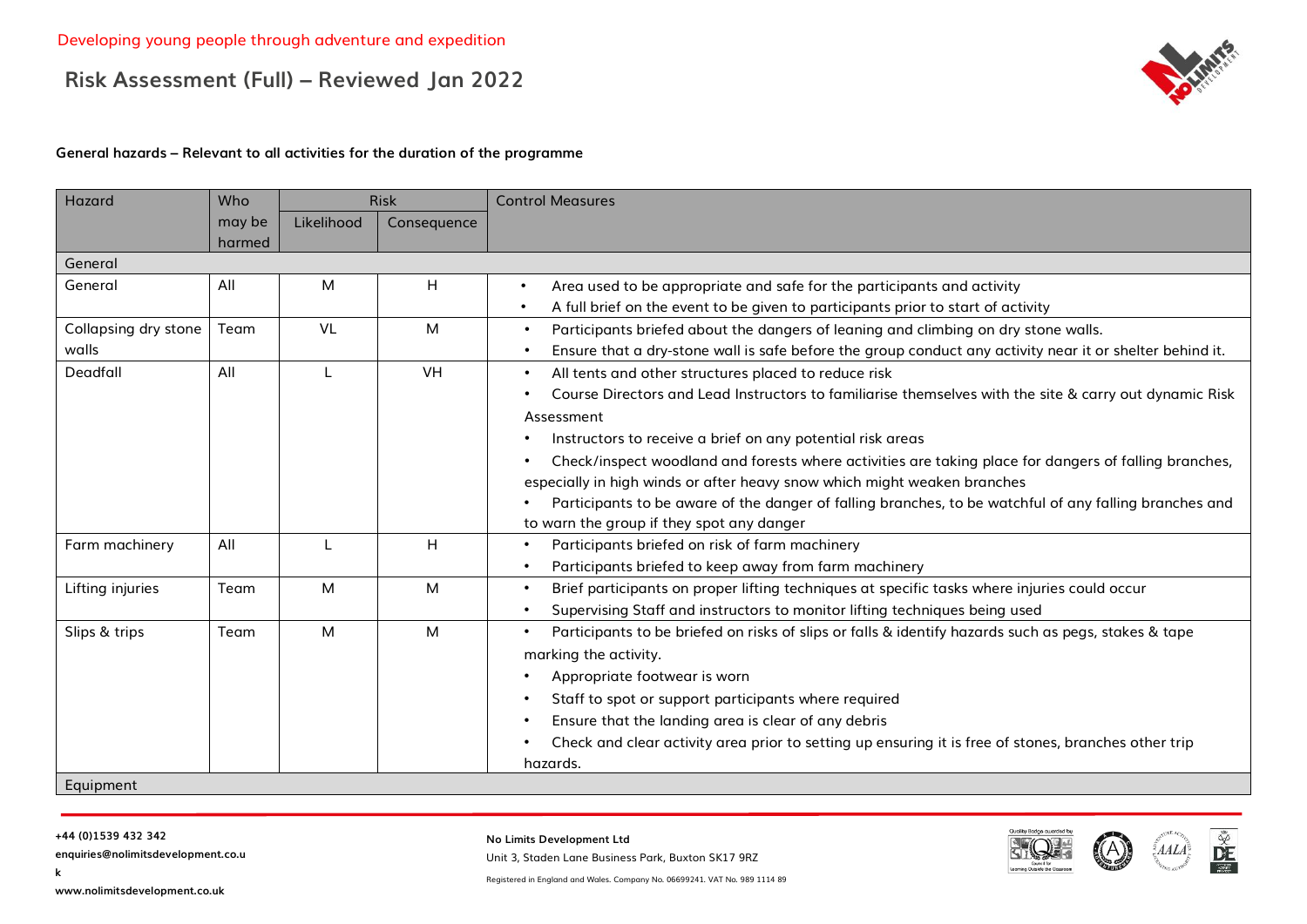

| Faulty               | Team | VL | VH           | Safety related equipment checked in accordance with best practice before use.<br>$\bullet$                               |
|----------------------|------|----|--------------|--------------------------------------------------------------------------------------------------------------------------|
|                      |      |    |              | Faulty or unserviceable equipment must not be used, must be labelled with an explanation of the fault,                   |
|                      |      |    |              | isolated, and reported at the nearest convenient time.                                                                   |
| Misuse               | Team | VL | M            | Staff are qualified and trained to use the relevant equipment for the activity they are running.<br>$\bullet$            |
|                      |      |    |              | Participants are made aware of the correct use & their responsibilities when using safety equipment.<br>$\bullet$        |
| Improper use of      | Team | M  | H            | Equipment must only be used for its correct purposes<br>$\bullet$                                                        |
| equipment            |      |    |              | Equipment to be checked by an appropriately experienced person prior to use<br>$\bullet$                                 |
|                      |      |    |              | Equipment to be checked & cleaned after use, with regular maintenance checks • Participants<br>$\bullet$                 |
|                      |      |    |              | briefed not to use equipment unless they are supervised                                                                  |
|                      |      |    |              | Equipment to be free of sharp edges or corners.                                                                          |
| Other                |      |    |              |                                                                                                                          |
| Domestic and wild    | Team | M  | M            | Groups and individuals to avoid petting or aggravating any cattle, domestic or wild animals that they<br>$\bullet$       |
| animals              |      |    |              | might come across.                                                                                                       |
| Health and Hygiene   | Team |    | M            | Consideration should be given on maintaining hygiene and hand washing when eating packed lunches                         |
|                      |      |    |              | in the mountains.                                                                                                        |
| Theft                | Team | VL | $\mathbf{I}$ | Participants briefed appropriately that valuables must be looked after<br>$\bullet$                                      |
| Swimming             | Team | M  | VH           | Where swimming takes place as a standalone activity, site and person specific risk assessment should                     |
| (Defined as in water |      |    |              | be carried out with the operations team                                                                                  |
| above waist depth)   |      |    |              | Where it takes place as part of an activity it will be managed in line with the activity specific risk                   |
|                      |      |    |              | assessment                                                                                                               |
| Behavioural          | All  | M  | M            | If there are any behavioural issues, that may jeopardise the safety of the activity in progress, then staff<br>$\bullet$ |
| problems             |      |    |              | will stop the activity until the situation is under control.                                                             |
| Drugs & alcohol      | All  |    | H            | Illegal drugs not permitted and will immediately refer to the school's representative to discuss the next<br>$\bullet$   |
|                      |      |    |              | course of action.                                                                                                        |
|                      |      |    |              | On certain courses and whilst remaining within the parameters of the law participants may be                             |
|                      |      |    |              | permitted limited alcohol intake - having first consulted with the school representative.                                |
| <b>Ticks</b>         | All  | M  | H            | Participants to be fully briefed on Ticks including to keep to open paths and keep your skin covered                     |
|                      |      |    |              | (wear long trousers and long-sleeved shirts) whilst passing through areas of rough vegetation. Tuck                      |
|                      |      |    |              | trousers into socks if necessary. Light coloured clothes will help them spot ticks and brush them off.                   |
|                      |      |    |              | Regular check of clothing and exposed skin for ticks. At end of the day completely check body for ticks.                 |

#### **+44 (0)1539 432 342**

**k**

**enquiries@nolimitsdevelopment.co.u**

**No Limits Development Ltd**

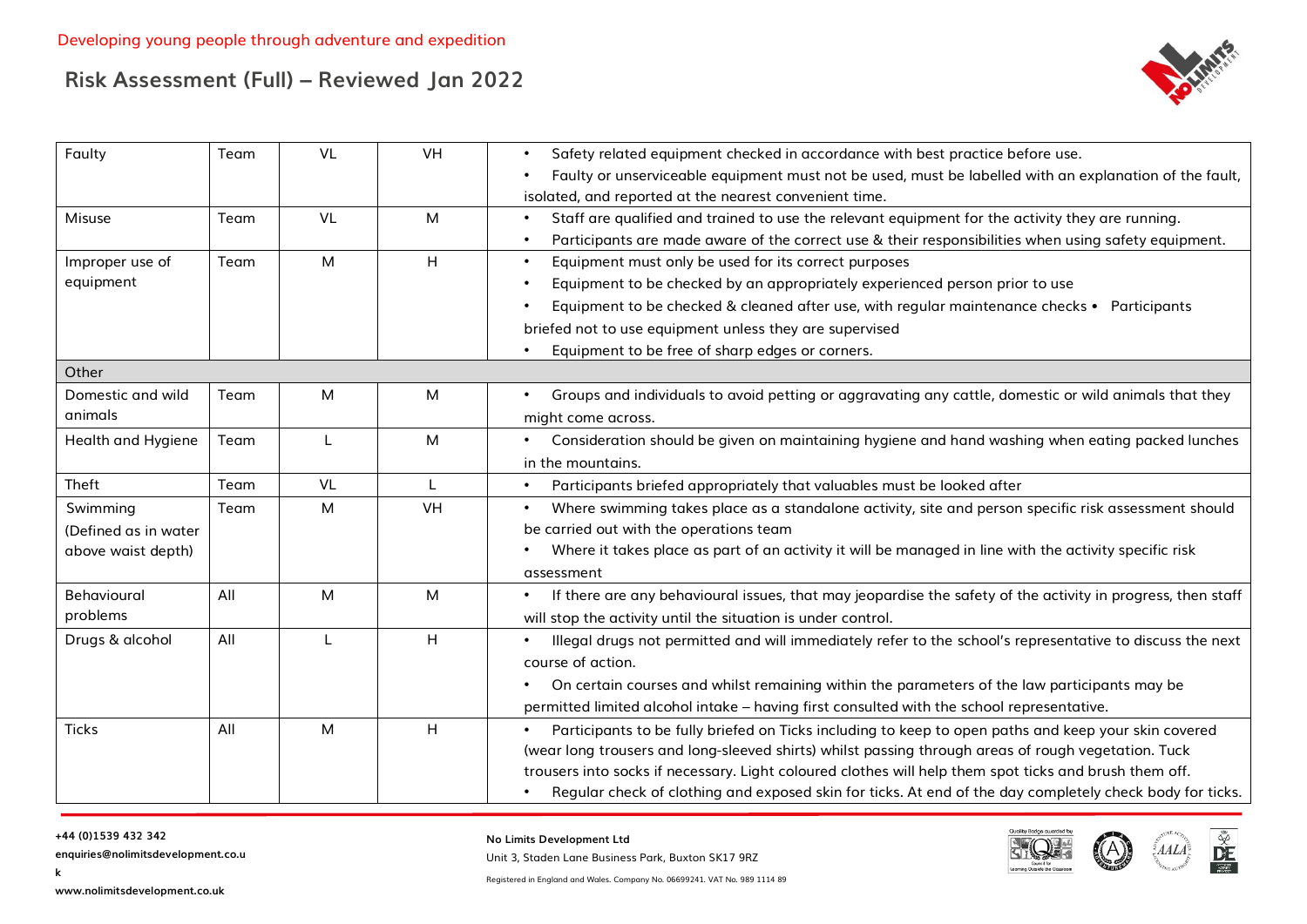

|                 |     |              |     | When undertaking environmental work in shrubby growth participants briefed to wear gloves to                                                                                                                                   |
|-----------------|-----|--------------|-----|--------------------------------------------------------------------------------------------------------------------------------------------------------------------------------------------------------------------------------|
|                 |     |              |     | prevent ticks from climbing under sleeves.                                                                                                                                                                                     |
|                 |     |              |     | Ticks to be immediately removed using tick tweezers                                                                                                                                                                            |
|                 |     |              |     | School informed to monitor post-course.<br>$\bullet$                                                                                                                                                                           |
| Insects         | All | M            | H   | Avoid setting up activities near to insect nests<br>$\bullet$                                                                                                                                                                  |
|                 |     |              |     | Epi-pens kept close for those with allergies and staff trained on how to use them.<br>$\bullet$                                                                                                                                |
| Snakes - Adders | All | $\mathbf{I}$ | H   | When in at-risk areas- Participants to be fully briefed as follows:<br>$\bullet$                                                                                                                                               |
|                 |     |              |     | Never attempt to pick up adders or other snakes, even if they think they are dead.<br>$\bullet$                                                                                                                                |
|                 |     |              |     | Take care to look at ground when kneeling or placing hands on ground.<br>$\bullet$                                                                                                                                             |
|                 |     |              |     | Wear stout boots, and long trousers when in long grass, heath land, overgrown or moorland areas.<br>$\bullet$                                                                                                                  |
|                 |     |              |     | Make a noise (vibrations in the surroundings by beating things or branch on the ground three to five<br>$\bullet$<br>paces ahead.                                                                                              |
|                 |     |              |     | Take extra care when lifting refuse or other debris.                                                                                                                                                                           |
|                 |     |              |     | If they see a snake they should stand completely still. It will instinctively prefer to go away.<br>$\bullet$                                                                                                                  |
|                 |     |              |     |                                                                                                                                                                                                                                |
|                 |     |              |     | Not to put their hands down into holes, dark cavities or cracks in rocks, even if something falls down it.<br>$\bullet$<br>To reclaim anything, you can attempt to fish it out with a stick, standing well away from the hole. |
|                 |     |              |     | Tell the instructor, or other responsible adult immediately if anyone is bitten.                                                                                                                                               |
|                 |     |              |     | If someone is bitten not to try to kill the snake or attempt to bag it to show the Doctor.                                                                                                                                     |
|                 |     |              |     |                                                                                                                                                                                                                                |
| Weather         |     |              |     |                                                                                                                                                                                                                                |
| General         | All | n/a          | n/a | Weather reports assessed, interpreted & monitored prior to & for duration of expedition.<br>$\bullet$                                                                                                                          |
|                 |     |              |     | Course directors to share relevant information regarding weather forecast in their pre course briefing                                                                                                                         |
|                 |     |              |     | Continuous weather assessments are made throughout the activity cancelling or amending as                                                                                                                                      |
|                 |     |              |     | appropriate                                                                                                                                                                                                                    |
|                 |     |              |     | Emergency equipment, shelter equipment & spare clothing carried with each group.                                                                                                                                               |
|                 |     |              |     | Participants to be appropriately dressed for conditions.                                                                                                                                                                       |
|                 |     |              |     | Suitable adverse weather plans in place - i.e., sheltered routes, shorter routes etc.<br>$\bullet$                                                                                                                             |
| Cold and wet    | All | H            | M   | Participants made aware of how cold and wet conditions affect the body.<br>$\bullet$                                                                                                                                           |
| conditions      |     |              |     | All participants & staff have adequate warm and waterproof clothing for the activity.<br>$\bullet$                                                                                                                             |
|                 |     |              |     | Participants & staff to have access to hot drinks and are carrying adequate food.                                                                                                                                              |
|                 |     |              |     | Clothing and equipment are suitably carried in waterproof containers/bags.                                                                                                                                                     |

#### **+44 (0)1539 432 342**

**k**

**enquiries@nolimitsdevelopment.co.u**

**No Limits Development Ltd**

Unit 3, Staden Lane Business Park, Buxton SK17 9RZ

Registered in England and Wales. Company No. 06699241. VAT No. 989 1114 89



 $\frac{\tilde{\mathbb{X}}}{\tilde{\mathbf{D}}\tilde{\mathbf{E}}}$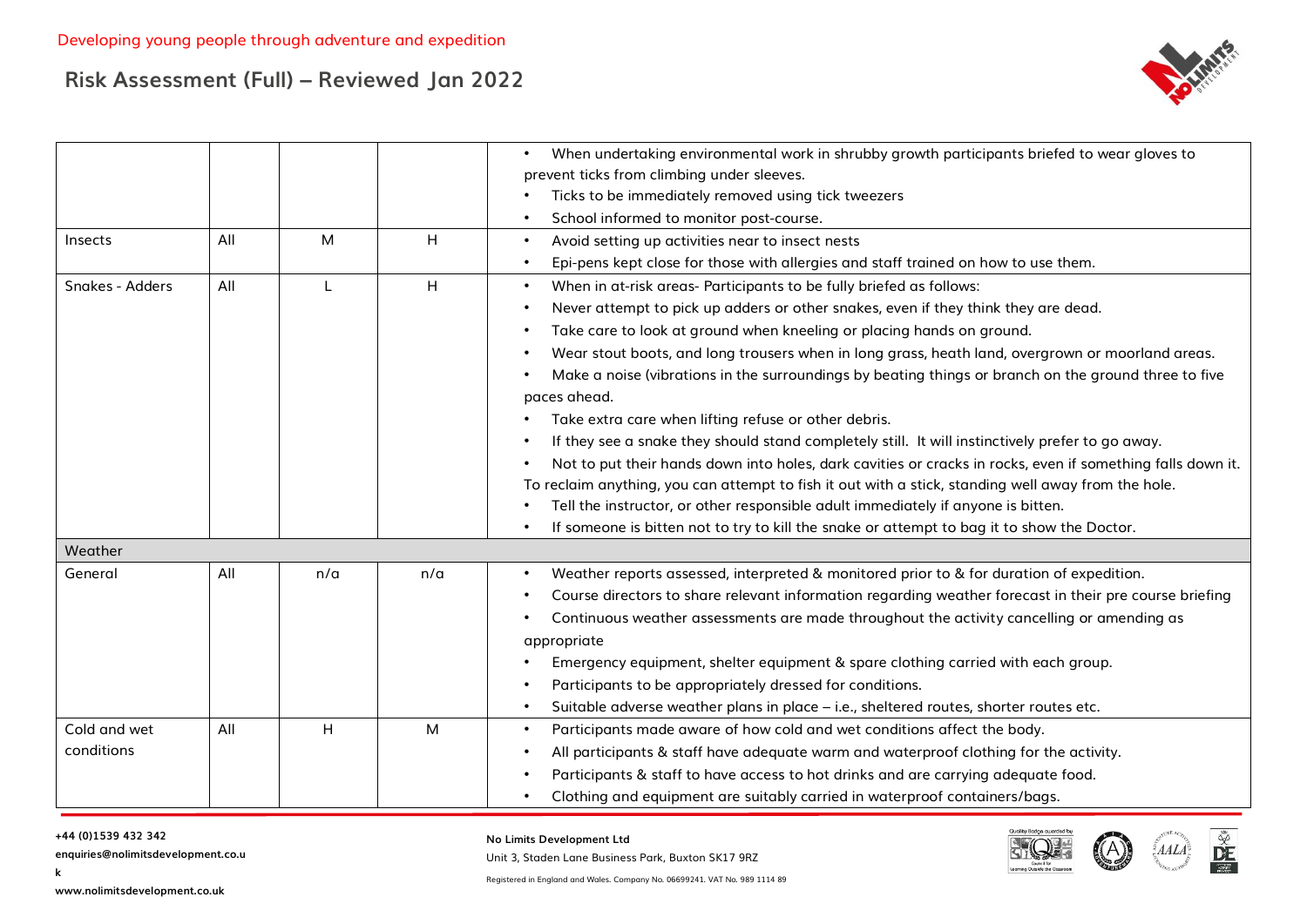

|             |     |    |           | Teams to have been briefed on recognising the symptoms of hypothermia, immediate first aid to apply<br>$\bullet$   |
|-------------|-----|----|-----------|--------------------------------------------------------------------------------------------------------------------|
|             |     |    |           | and the emergency procedure.                                                                                       |
| Heat Injury | All |    | Н         | Participants briefed on importance of hydration & dangers of overheating.<br>$\bullet$                             |
|             |     |    |           | Ensure adequate drinking water is available, and each participant has enough prior to departing on<br>$\bullet$    |
|             |     |    |           | any activity.                                                                                                      |
|             |     |    |           | Ensure that a reasonable pace is set in relation to the condition of the group, and the weather<br>$\bullet$       |
|             |     |    |           | Take breaks whenever necessary, especially during the hottest part of the day.<br>$\bullet$                        |
|             |     |    |           | Increased water breaks for periods of hot weather<br>$\bullet$                                                     |
|             |     |    |           | Opportunities made for groups to refill bottles.<br>$\bullet$                                                      |
|             |     |    |           | Use shaded areas available during hot weather<br>$\bullet$                                                         |
| Sunburn     | All |    | H         | All participants briefed of the dangers of sunburn.<br>$\bullet$                                                   |
|             |     |    |           | Ensure all participants are protected from the dangers of the sun either by covering up with clothing<br>$\bullet$ |
|             |     |    |           | or by the use of sunscreen.                                                                                        |
| Exhaustion  | All | м  |           | Instructors to monitor students for signs of over-exertion<br>$\bullet$                                            |
|             |     |    |           | Instructors to monitor food & water in-take and regular snack breaks scheduled to keep energy levels<br>$\bullet$  |
|             |     |    |           | up.                                                                                                                |
| Lightning   | All | VL | <b>VH</b> | Teams are not to be taken out in a lightning storm.<br>٠                                                           |
|             |     |    |           | Teams are to get into safe areas during a lightning storm and avoid equipment which may act as                     |
|             |     |    |           | conductors such as walking and tent poles.                                                                         |
|             |     |    |           | Instructors to postpone the activity in the event of lightning, and retreat to a safe place using                  |
|             |     |    |           | appropriate escape routes                                                                                          |

#### **Hill and Mountain Walking**

| Hazard  | <b>Who</b> |            | <b>Risk</b> | <b>Control Measures</b> |
|---------|------------|------------|-------------|-------------------------|
|         | may be     | Likelihood | Consequence |                         |
|         | harmed     |            |             |                         |
| General |            |            |             |                         |

**k**

**No Limits Development Ltd** Unit 3, Staden Lane Business Park, Buxton SK17 9RZ



 $\frac{\tilde{\mathbf{w}}}{\mathbf{D}E}$ 

Registered in England and Wales. Company No. 06699241. VAT No. 989 1114 89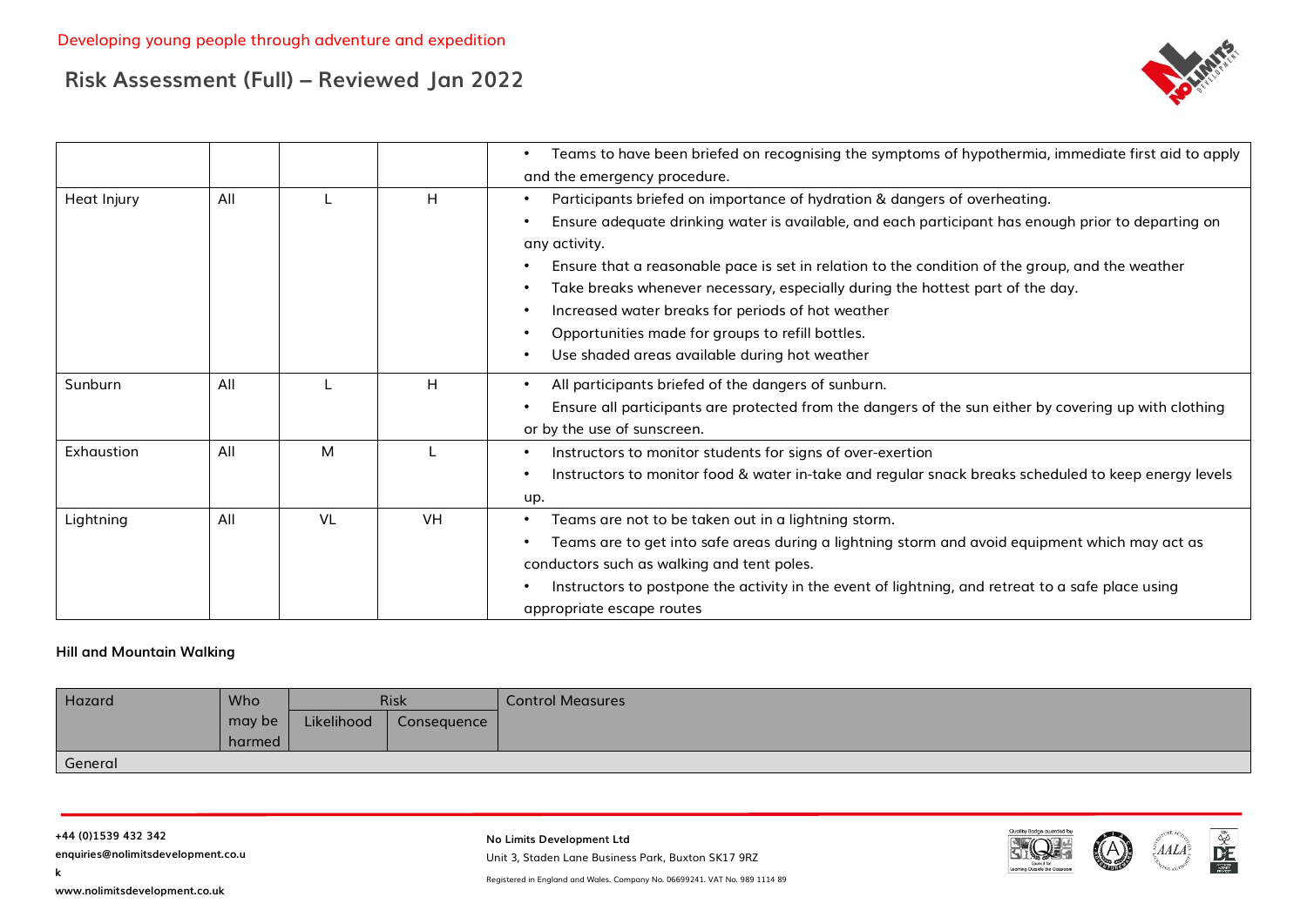

| Falling on steep, wet<br>or slippery ground            | Team | M         | М         | Instructors are to stay on terrain in accordance with their qualifications and experience.<br>Appropriate footwear worn by all & participants briefed on correct foot placement.<br>Participants briefed on the dangers associated with a heavy rucksack.<br>Specific hazards - mine shafts, quarries and scrambles etc. are dynamically risk assessed and<br>highlighted to group and managed effectively                                                                                                                                              |
|--------------------------------------------------------|------|-----------|-----------|---------------------------------------------------------------------------------------------------------------------------------------------------------------------------------------------------------------------------------------------------------------------------------------------------------------------------------------------------------------------------------------------------------------------------------------------------------------------------------------------------------------------------------------------------------|
| Being hit by a rock<br>fall                            | All  | <b>VL</b> | <b>VH</b> | Plan activities away from rock fall prone areas.<br>Participants briefed on action to take if accidentally dislodging a rock (i.e., shout "below") and the<br>action to take if you hear "below" being shouted<br>Safe areas are designated where the group can rest<br>Vigilance of observation by instructors for changing environments outside influences e.g., livestock<br>above you.                                                                                                                                                              |
| Falling into rivers                                    | Team | <b>VL</b> | <b>VH</b> | Under normal circumstances river crossings will not be conducted when a river is in flood, fast<br>flowing or knee depth or above. Only currently recognised methods, as taught by the MTA, used when<br>conducting river crossings.<br>A full briefing and dry training are given before taking to the water.<br>Unaccompanied groups made aware of dangers<br>Participants briefed about rocks being slippery when wet                                                                                                                                |
| Slipping from or<br>falling off stiles                 | Team | M         | M         | Participants briefed about the dangers of crossing a stile<br>Participants to be spotted when crossing stiles, especially in wet or icy conditions                                                                                                                                                                                                                                                                                                                                                                                                      |
| Being hit by vehicles<br>whilst walking along<br>roads | All  | M         | <b>VH</b> | Teams to avoid roads except when necessary.<br>Teams to be briefed on dangers of roads.<br>Obvious black spots must be taken into account before crossing roads i.e., bends, blind corners,<br>speed limits and visibility etc. Groups to walk in single file on roads.<br>The first and last group member must wear high visibility vests or similar (day or night).<br>Unaccompanied groups to be trained in road crossing techniques.<br>At night the person at the front & back must carry a torch. Additional torches used throughout the<br>group |
| Participants                                           |      |           |           |                                                                                                                                                                                                                                                                                                                                                                                                                                                                                                                                                         |
| Low levels of fitness                                  | Team | M         | M         | Activities are planned with the ability levels of the group in mind.<br>Groups and individuals monitored throughout the expedition and itineraries modified accordingly.                                                                                                                                                                                                                                                                                                                                                                                |

#### **+44 (0)1539 432 342**

**k**

**enquiries@nolimitsdevelopment.co.u**

#### **No Limits Development Ltd**

Unit 3, Staden Lane Business Park, Buxton SK17 9RZ Registered in England and Wales. Company No. 06699241. VAT No. 989 1114 89



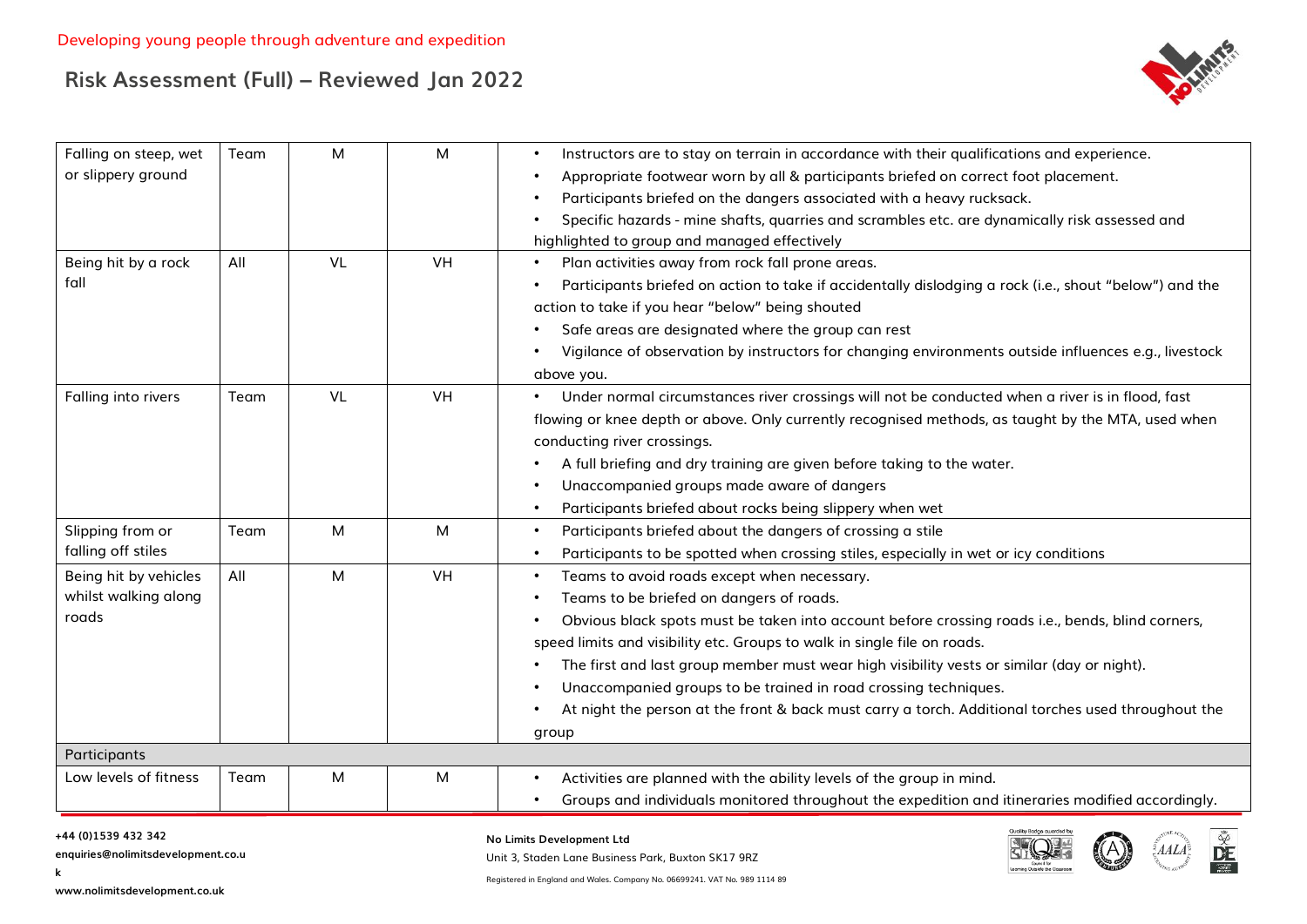

| Carrying a heavy                             | Team |   | M | Ensure that the weight of a participants' rucksack is within recognised guidelines, i.e., not more than<br>$\bullet$ |
|----------------------------------------------|------|---|---|----------------------------------------------------------------------------------------------------------------------|
| rucksack                                     |      |   |   | a third of the body weight, or up to 20kg.                                                                           |
|                                              |      |   |   | Assist younger participants with putting their rucksacks on.                                                         |
| Getting lost                                 | Team |   | M | Possible shadowing or monitoring during activity.<br>$\bullet$                                                       |
| (individual and                              |      |   |   | Participants briefed on correct procedures to avoid getting lost                                                     |
| group)                                       |      |   |   | Participants briefed about the correct procedures in the event of individuals or group becoming lost,                |
|                                              |      |   |   | i.e., remain where they are until found.                                                                             |
|                                              |      |   |   | Teams and Instructors must have a charged mobile phone and appropriate phone numbers                                 |
| Poor light conditions                        | All  |   | M | Teams briefed to be in camp before light begins to fade - times will vary according to the time of<br>$\bullet$      |
| & darkness                                   |      |   |   | Torches carried if travelling in poor light conditions or in darkness.<br>year.                                      |
| Additional hazards of inner-city expeditions |      |   |   |                                                                                                                      |
| Increased traffic                            | All  | M | M | Groups to be briefed on the hazard of crowded footpaths and to have suitably strategies to manage<br>$\bullet$       |
| leading to crowded                           |      |   |   | this including but not limited to, walking single file, crossing to a quieter path, or waiting for the crowd to      |
| paths and more                               |      |   |   | pass                                                                                                                 |
| hazardous road                               |      |   |   | Groups to be briefed to utilise managed road crossings where possible or to consider the layout of                   |
| crossings                                    |      |   |   | the road and assess the safest places to cross. (This last element should be trained by instructors where            |
|                                              |      |   |   | the expedition area dictates its need)                                                                               |
| Increased risk of a                          | All  |   |   | Ensure the briefing to students includes what to do if they lose their group                                         |
| lost person                                  |      |   |   | Ensure all students have their teammates numbers as well as that of their instructors                                |
| <b>Difficult</b>                             | All  | M |   | Ensure briefing take place at suitable spots where participants can hear (such as the coach), rather<br>$\bullet$    |
| communication due                            |      |   |   | than as and when such as at traffic lights.                                                                          |
| to road noise                                |      |   |   |                                                                                                                      |
| Increased hazard due                         | All  |   |   | Instructors to dedicate time at their briefing to discuss with heir groups the route and dynamically<br>$\bullet$    |
| to area being                                |      |   |   | assess the route, particularly elements that are in built up areas.                                                  |
| unfamiliar to                                |      |   |   | Instructors to give greater consideration to shadowing groups in high-risk areas (regardless of how                  |
| instructors                                  |      |   |   | competent the group are or the level of expedition)                                                                  |

**No Limits Development Ltd** Unit 3, Staden Lane Business Park, Buxton SK17 9RZ



DE

**k**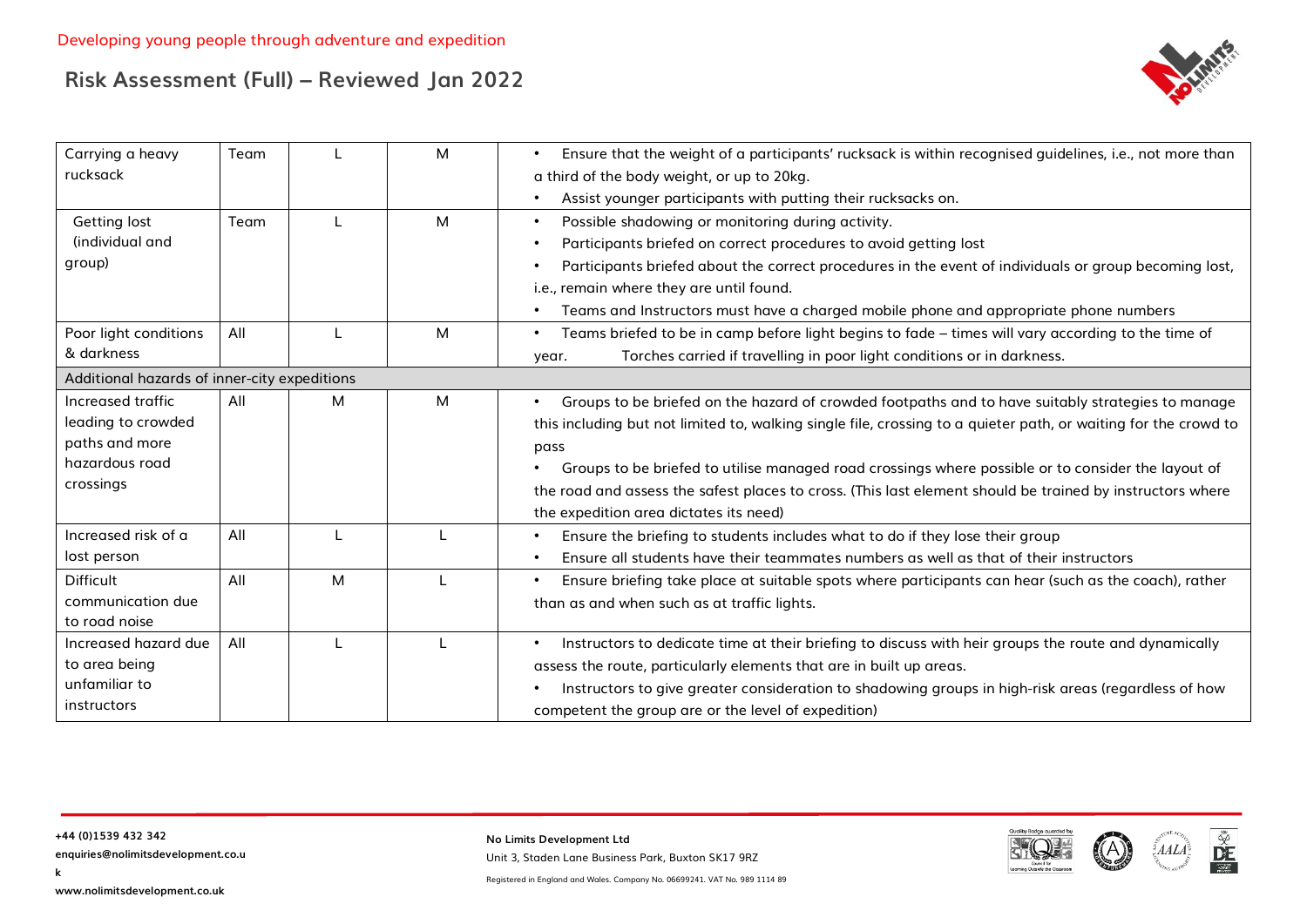

#### Camping - DofE & Expeditions, Bushcraft & Activities and Onsite

| Hazard                       | Who              |            | <b>Risk</b> | <b>Control Measures</b>                                                                                                                                                                                                                                                                                                                                                                                                                                                                   |
|------------------------------|------------------|------------|-------------|-------------------------------------------------------------------------------------------------------------------------------------------------------------------------------------------------------------------------------------------------------------------------------------------------------------------------------------------------------------------------------------------------------------------------------------------------------------------------------------------|
|                              | may be<br>harmed | Likelihood | Consequence |                                                                                                                                                                                                                                                                                                                                                                                                                                                                                           |
| General                      |                  |            |             |                                                                                                                                                                                                                                                                                                                                                                                                                                                                                           |
| Fires                        | All              |            | H           | Venues with specific 'fire pits' must be closely supervised by staff and the individual campsite rules<br>adhered to.<br>Campfires are extinguished by instructors or competent adult prior to departure.<br>Participants are briefed never to smoke, cook or use a naked flame either in or close to tents<br>There must be a designated cooking area, and a separate fuel area away from the cooking and<br>camping area.                                                               |
| Security                     | Team             |            | H           | Participants briefed on the requirement for personal security around the camp site and point out<br>specific dangers.<br>Participants and teacher briefed not to leave valuable items in tents or laying around unattended.<br>School and No Limits staff to monitor the situation and be always alert.<br>School staff to camp within proximity of students for Pastoral care (Not appropriate for D of E) •<br>Participants briefed on duty staff member to wake if needed during night |
| Individuals becoming<br>lost | Team             | <b>VL</b>  | M           | Participants briefed on a lost procedure especially at night.<br>All participants must inform staff if wandering away from the immediate camp area.<br>At night participants must inform a member of their tent group if they are going to the toilet.<br>Participants briefed on the local surroundings, pointing out significant landmarks, hazards & area<br>they remain in.                                                                                                           |
| Health & hygiene             | All              |            | M           | Participants made aware of the camping facilities (toilets, showers and sinks etc).<br>Ensure that there is a high level of cleanliness when preparing food, cooking & eating.<br>Thorough cross-contamination procedures followed in the food preparation area<br>Food stowed away appropriately<br>Adequate hand washing facilities are made available.                                                                                                                                 |
| Food handling                | All              | M          | M           | Hand washing before & after activity<br>Blue gloves should be made available for high-risk food groups                                                                                                                                                                                                                                                                                                                                                                                    |

#### **+44 (0)1539 432 342**

**k**

**enquiries@nolimitsdevelopment.co.u**

**No Limits Development Ltd**

Unit 3, Staden Lane Business Park, Buxton SK17 9RZ





Registered in England and Wales. Company No. 06699241. VAT No. 989 1114 89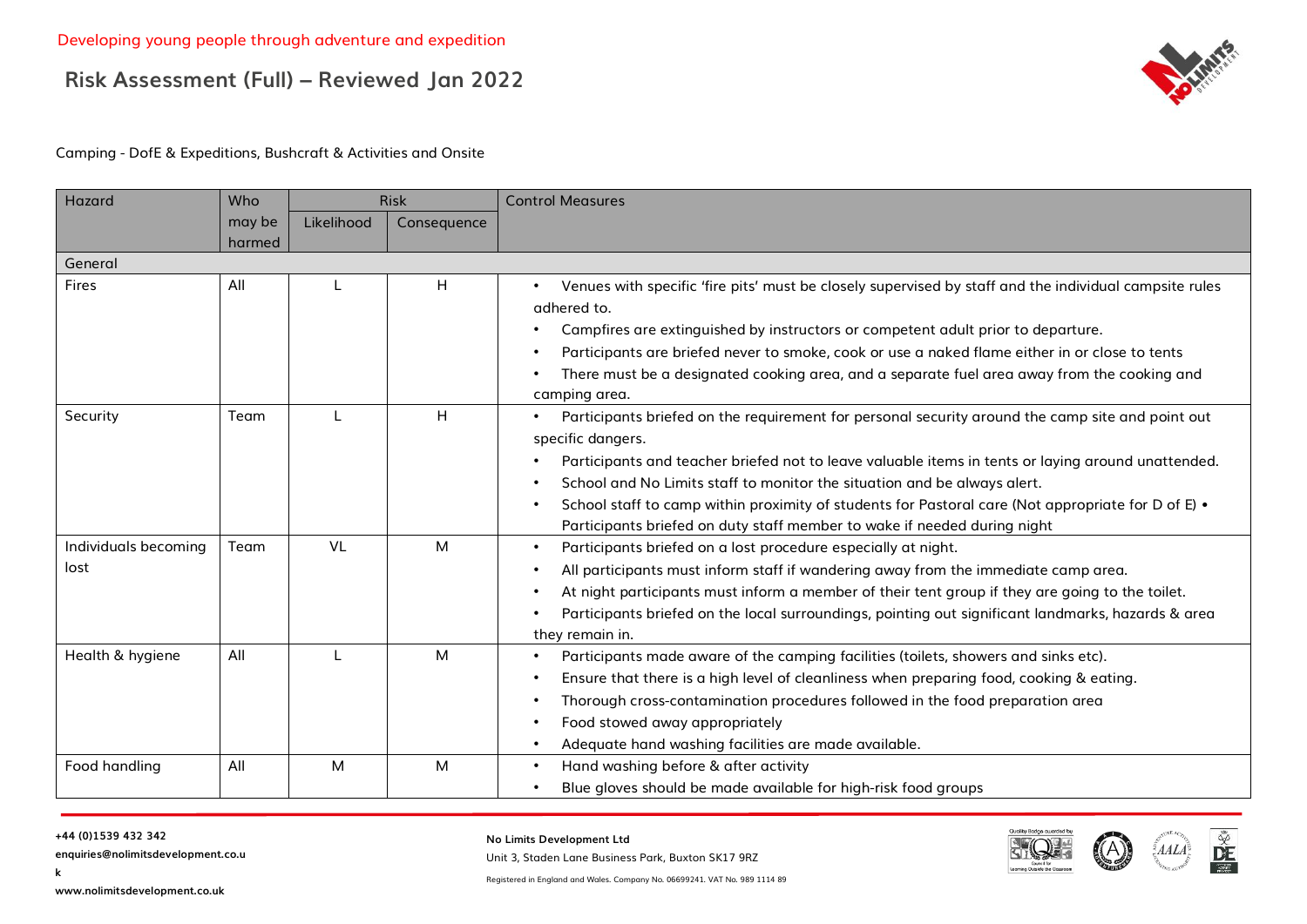

| Drinking water              | All  | VL | M         | Ensure that there is a healthy supply of water, either mains tap or from a water container.       |
|-----------------------------|------|----|-----------|---------------------------------------------------------------------------------------------------|
| Unaccompanied               | Team | M  | Η         | Groups to be checked into camp sites                                                              |
| groups                      |      |    |           | Participants observed to be fit and healthy                                                       |
|                             |      |    |           | Participants briefed on use of barns etc for cooking                                              |
|                             |      |    |           | Instructors to ensure group are competent in use of stoves                                        |
|                             |      |    |           |                                                                                                   |
| Equipment                   |      |    |           |                                                                                                   |
| Stoves                      | Team | M  | H         | Participants trained in correct use of camping stoves & cookers in accordance with manufacturers' |
|                             |      |    |           | instructions.                                                                                     |
|                             |      |    |           | Staff supervise cooking sessions (assisted by school staff where applicable).                     |
|                             |      |    |           | Fuel is to be stored well away from cooking area and any other source of naked flame.             |
|                             |      |    |           | Cooking is done in an area away from tented accommodation and there is to be no cooking inside    |
|                             |      |    |           | tents.                                                                                            |
|                             |      |    |           | Staff monitor fire risk if cooking in barns or other farm buildings                               |
|                             |      |    |           | All gas appliances are to be turned off at the main valve after use                               |
| Cooking BBQ                 | Team | M  | H.        | Area designated for cooking                                                                       |
|                             |      |    |           | Participants briefed to keep clear of BBQ whilst hot.                                             |
|                             |      |    |           | Hot BBQ not to be left unattended                                                                 |
|                             |      |    |           | Cooking is done in an area away from tented accommodation                                         |
|                             |      |    |           | All gas appliances are to be turned off at night.                                                 |
| <b>Burco (Water Boiler)</b> | All  | M  | <b>VH</b> | The Burco must be maintained by external Gas safe contractor                                      |
|                             |      |    |           | Participants briefed on the safe usage                                                            |
|                             |      |    |           | Not to let boil dry                                                                               |
|                             |      |    |           | Gas switched of at the main valve when camp unattended and at night                               |
|                             |      |    |           | The Burco should be on a sturdy level surface, out of main traffic areas to avoid knocking        |
| Guy lines                   | All  | H  | M         | Brief by instructor to highlight the hazard and avoidance                                         |
|                             |      |    |           | No running around or near tents                                                                   |
|                             |      |    |           | Guy Lines highlighted wherever possible                                                           |

**k**

**No Limits Development Ltd** Unit 3, Staden Lane Business Park, Buxton SK17 9RZ



 $\frac{\tilde{\mathbf{w}}}{\mathbf{D}E}$ 

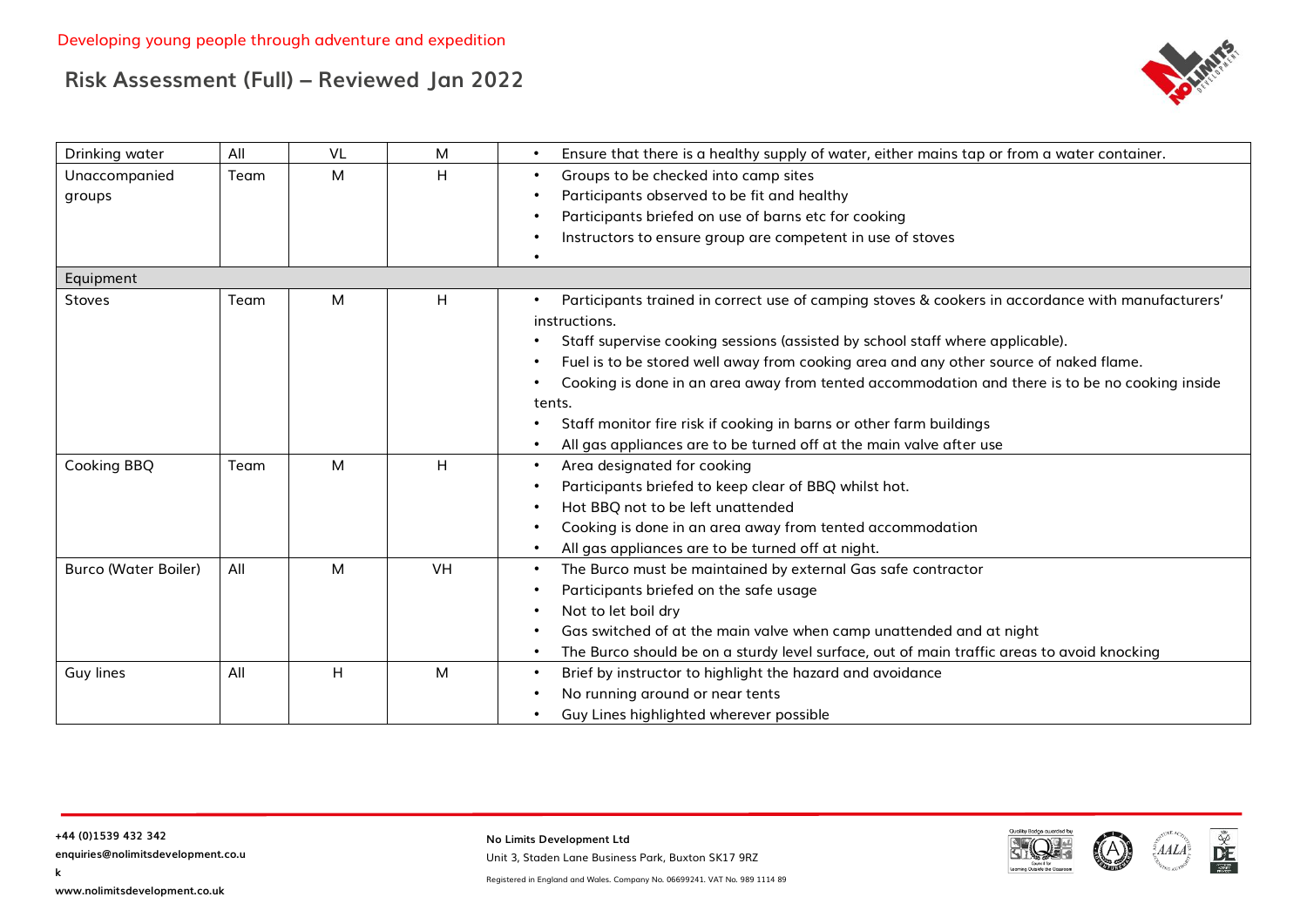

Wild Camping (as above but with the following amendments)

| Hazard               | Who              |            | <b>Risk</b> | <b>Control Measures</b>                                                                                         |
|----------------------|------------------|------------|-------------|-----------------------------------------------------------------------------------------------------------------|
|                      | may be<br>harmed | Likelihood | Consequence |                                                                                                                 |
| General              |                  |            |             |                                                                                                                 |
| Water                | Team             | M          | H           | Participants briefed about the dangers of going near water hazards.                                             |
|                      |                  |            |             | Ensure that participants camp away from any water hazards.<br>$\bullet$                                         |
|                      |                  |            |             | Safe water collection point designated<br>$\bullet$                                                             |
| General              | Team             | M          | H           | Weather forecast monitored, interpreted & deemed appropriate for group and activity prior to                    |
|                      |                  |            |             | leaving base.                                                                                                   |
|                      |                  |            |             | Participants briefed on the requirement for safety around the camp site and point out specific                  |
|                      |                  |            |             | dangers.                                                                                                        |
|                      |                  |            |             | Appropriate footwear and clothing worn for location and weather conditions.                                     |
| Unaccompanied        | Team             | M          | H           | Participants trained in activity & previously wild camped                                                       |
| Groups               |                  |            |             | Participants and supervise must agree an emergency action including communications plan before                  |
|                      |                  |            |             | being left                                                                                                      |
| Fires                | All              |            | H           | Fires not allowed when camping in remote areas.<br>$\bullet$                                                    |
| Individuals becoming | Team             | <b>VL</b>  | м           | Participants briefed on a lost procedure especially at night.<br>$\bullet$                                      |
| lost                 |                  |            |             | Participants to remain within the immediate camp area, unless accompanied by staff.                             |
|                      |                  |            |             | At night participants to wake their tent group if going to the toilet. Tent group to stay awake until           |
|                      |                  |            |             | they return                                                                                                     |
|                      |                  |            |             | Participants briefed on the local surroundings, pointing out significant points such as toilets, gates          |
|                      |                  |            |             | and stiles and the area they are to remain in.                                                                  |
| Health & hygiene     | All              |            | M           | Participants briefed on safe collection of water, including the area designated for washing up and              |
|                      |                  |            |             | site used as the toilet. Ensure that there is a high level of cleanliness when preparing food, cooking &        |
|                      |                  |            |             | eating.                                                                                                         |
| Food                 | Team             | M          | M           | Suitability and quantity of the food used by the participants is supervised.<br>$\bullet$                       |
| Drinking water       | All              | <b>VL</b>  | м           | Participants made aware of the importance of boiling and purifying water from streams & rivers etc<br>$\bullet$ |
|                      |                  |            |             | before drinking.                                                                                                |
| Stoves               | Team             | ${\sf M}$  | H           | Fuel is to be stored well away from cooking area and any other source of naked flame.<br>$\bullet$              |

**k**

**enquiries@nolimitsdevelopment.co.u**

**No Limits Development Ltd**

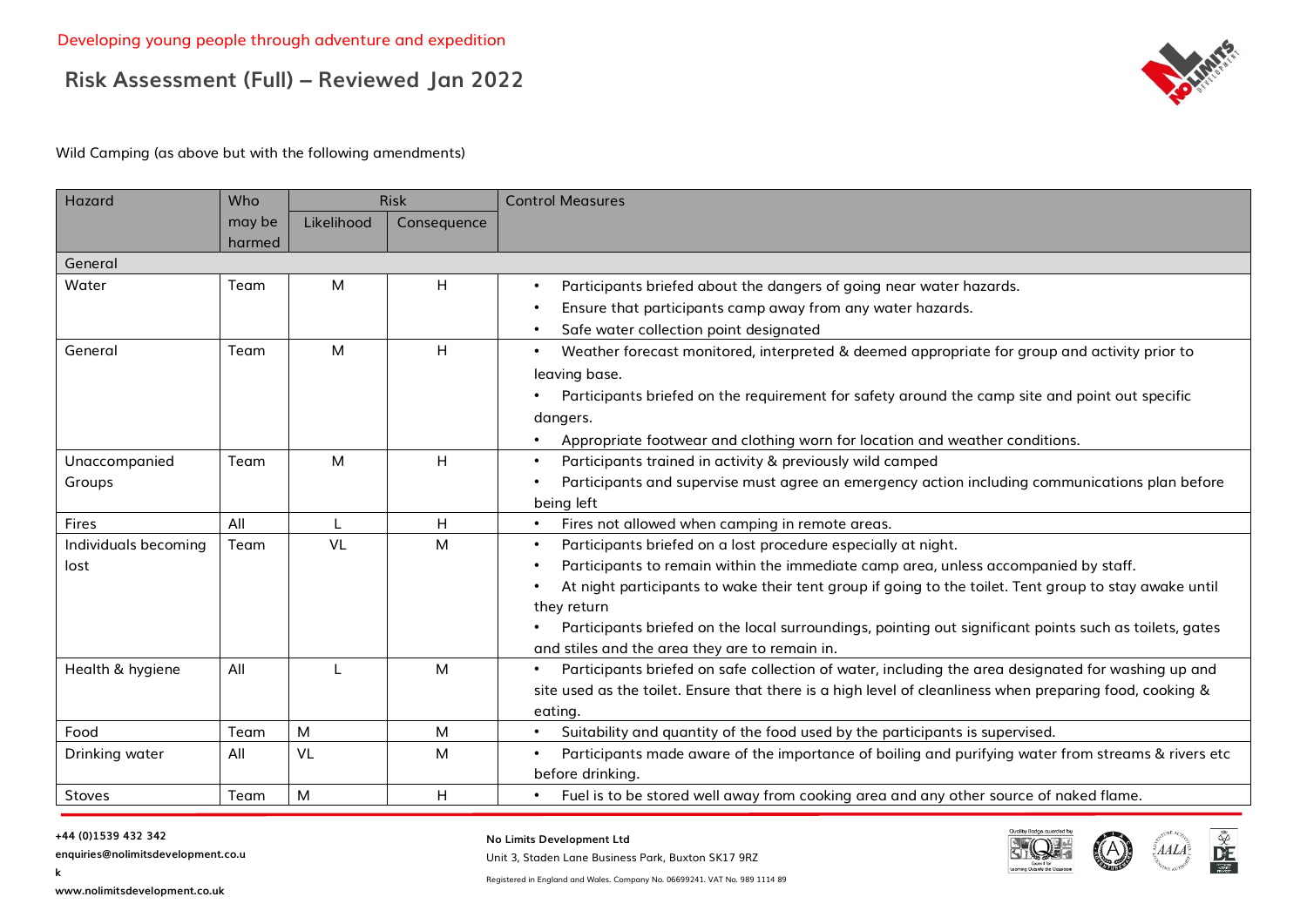

|  |  | , accommodation<br>and<br>l there<br>nside<br>nnkinn<br>$\sim$<br>$\cdot$ trom.<br>∵s to be no<br>aone<br>Tenter<br>-an |
|--|--|-------------------------------------------------------------------------------------------------------------------------|
|  |  | ten.                                                                                                                    |

Rock Climbing and Abseiling (Single pitch only)

| Hazard                                | Who              |            | <b>Risk</b> | <b>Control Measures</b>                                                                                                                                                                                                                                                                                                                                                                                                                                                                                     |
|---------------------------------------|------------------|------------|-------------|-------------------------------------------------------------------------------------------------------------------------------------------------------------------------------------------------------------------------------------------------------------------------------------------------------------------------------------------------------------------------------------------------------------------------------------------------------------------------------------------------------------|
|                                       | may be<br>harmed | Likelihood | Consequence |                                                                                                                                                                                                                                                                                                                                                                                                                                                                                                             |
| <b>Terrain</b>                        |                  |            |             |                                                                                                                                                                                                                                                                                                                                                                                                                                                                                                             |
| Leader fall setting up                | Instruct<br>or   | M          | <b>VH</b>   | Instructors to make themselves safe when setting up the activity close to the edge of the crag<br>There must be at least two staff members in proximity when a climbing or abseiling activity is being<br>set up                                                                                                                                                                                                                                                                                            |
| Falling from the edge<br>of the cliff | Team             |            | <b>VH</b>   | Participants are properly briefed and always supervised when at the top of the crag<br>$\bullet$<br>Remainder of the group are at an appropriate distance from the edge when abseiling is taking place<br>Ensure the abseil participant is secured to the safety rope before committing to abseil<br>Knots tied correctly and checked/ karabiners locked secure & checked                                                                                                                                   |
| Falling objects                       | Team             |            | <b>VH</b>   | Helmets must always be worn whilst taking part in the activity<br>$\bullet$<br>A safe area must be established away from the activity. Helmets must be worn until participants are<br>in this area.<br>Participants briefed on action to take if accidentally kicking a loose rock (i.e., shout 'below') and<br>action to take if you hear 'below' being shouted<br>Remove items from pockets prior to climbing<br>Ensure the edge of the crag is reasonably clear of debris before setting up the activity |
| Fall whilst unroped                   | Team             | <b>VL</b>  | <b>VH</b>   | Brief all participants not to climb without a rope attached or when unsupervised unless part of a<br>structured supervised bouldering session<br>Brief all participants not to climb without formal instruction<br>Participants to be supervised when walking up to or down from the top of the crag<br>Participants briefed not to climb until instructed to do so - appropriate climbing terms used                                                                                                       |
| <b>Falls whilst</b><br>bouldering     | Team             | H          |             | Brief participants in the correct techniques for bouldering<br>$\bullet$<br>Participants will not go above a height that is comfortable for them and cannot step off<br>Limit the height of which participants can climb                                                                                                                                                                                                                                                                                    |

#### **+44 (0)1539 432 342**

**k**

**enquiries@nolimitsdevelopment.co.u**

**No Limits Development Ltd**

Unit 3, Staden Lane Business Park, Buxton SK17 9RZ

Registered in England and Wales. Company No. 06699241. VAT No. 989 1114 89



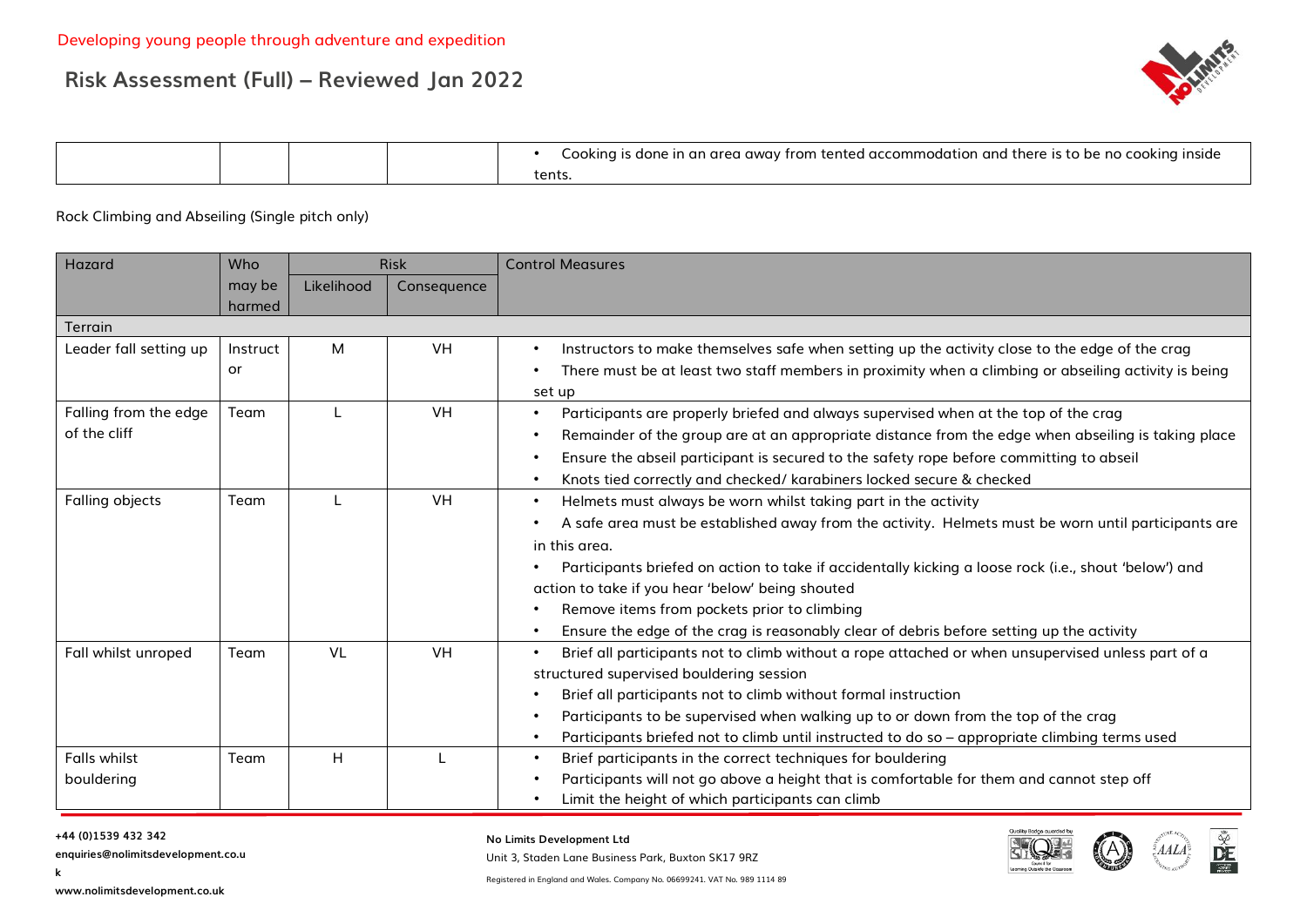

|                                      |      |           |           | Spotters to be used when participants are bouldering<br>$\bullet$                                                                                                                                 |
|--------------------------------------|------|-----------|-----------|---------------------------------------------------------------------------------------------------------------------------------------------------------------------------------------------------|
| Slips, trips, and falls              | Team |           | M         | Participants to be briefed not to run around the climbing site and to be careful when walking around                                                                                              |
| Equipment                            |      |           |           |                                                                                                                                                                                                   |
| Harnesses and<br>helmets incorrectly | Team | VL        | VH        | All participants are shown and briefed in the correct fitting of all climbing equipment<br>Equipment to inspected at the start of the session, each time this equipment is put on and prior to an |
| fitted                               |      |           |           | individual climbing or abseiling Participants work in a buddy system to check each other and are then<br>checked by their instructor                                                              |
| Hair or clothing                     | Team |           | H         | Before abseiling ensure all participants tuck away long hair, loose clothing and draw cords from                                                                                                  |
| trapped in equipment                 |      |           |           | jackets Remove items from pockets prior to abseiling                                                                                                                                              |
|                                      |      |           |           | Always use releasable abseils                                                                                                                                                                     |
| Rope burn                            | Team |           | M         | Speed of abseil is controlled by the instructor to minimise rope burn<br>$\bullet$                                                                                                                |
|                                      |      |           |           | Brief participants on possibility of rope burn when belaying or abseiling                                                                                                                         |
| Faulty equipment                     | Team | VL        | <b>VH</b> | Inspect all safety related equipment in accordance with best practice and manufactures' guidelines,                                                                                               |
|                                      |      |           |           | before use                                                                                                                                                                                        |
|                                      |      |           |           | Any faulty or unserviceable equipment must not be used, must be labelled with an explanation of the                                                                                               |
|                                      |      |           |           | fault and reported at the nearest convenient time                                                                                                                                                 |
|                                      |      |           |           | Ropes and other safety equipment are constantly checked, monitored and replaced when necessary                                                                                                    |
| <b>Misuse</b>                        | Team | <b>VL</b> | H         | Instructors must hold as a minimum of the Single Pitch Award to set up and run a climbing or abseiling<br>activity                                                                                |
| Tying in                             | Team | M         | <b>VH</b> | • Where Possible remove gear loops from harnesses to prevent the possibility of these being used as a                                                                                             |
|                                      |      |           |           | rope attachment point                                                                                                                                                                             |
|                                      |      |           |           | All clients are tied in with a figure of eight knot, to the appropriate place on the harness as specified                                                                                         |
|                                      |      |           |           | in the manufacturer's instructions                                                                                                                                                                |
|                                      |      |           |           | The knot is checked thoroughly by the instructor                                                                                                                                                  |
| <b>Conducting the Activity</b>       |      |           |           |                                                                                                                                                                                                   |
| Inversion/fall                       | Team | <b>VL</b> | <b>VH</b> | Provide clear instruction to avoid inversion or falls                                                                                                                                             |
|                                      |      |           |           | Ensure correct use and fitting of equipment                                                                                                                                                       |
|                                      |      |           |           | Instructors will always use a safety rope when abseiling                                                                                                                                          |
|                                      |      |           |           | Use a chest harness where needed (i.e., oversized or undersized participants)                                                                                                                     |
| The belay device and                 | Team |           | <b>VH</b> | Always hold the 'dead rope' when participants are being lowered from the top of a climb                                                                                                           |
| belaying                             |      |           |           | Instructors will belay or will monitor the participants belaying themselves                                                                                                                       |
|                                      |      |           |           | Participants to be trained in the correct techniques to belay (and then supervised) prior to belaying                                                                                             |

#### **+44 (0)1539 432 342**

**k**

**enquiries@nolimitsdevelopment.co.u**

**No Limits Development Ltd**

Unit 3, Staden Lane Business Park, Buxton SK17 9RZ



DE

 $\mathbb{E} A A L$ 

**www.nolimitsdevelopment.co.uk**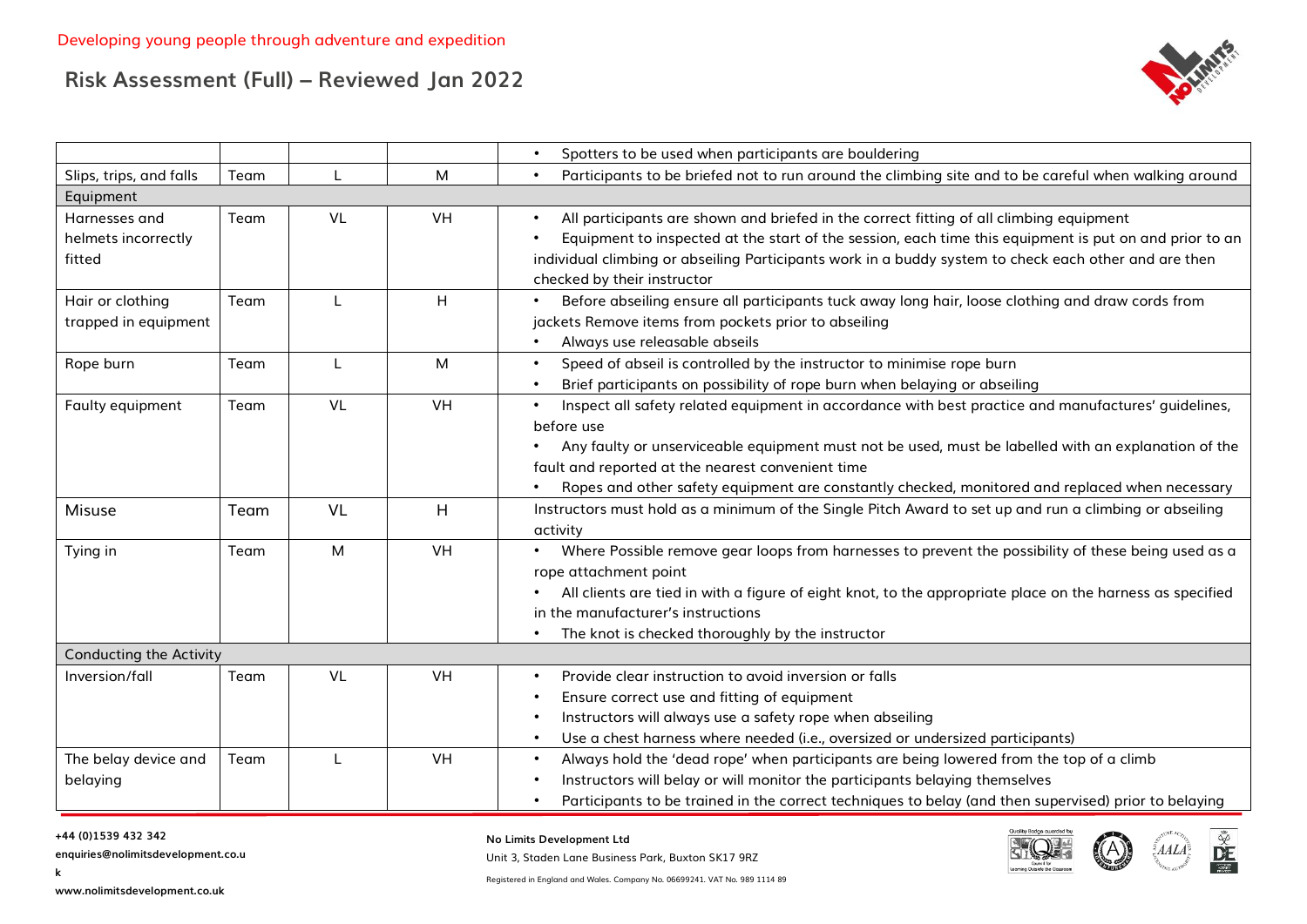

| Jnlv. | <br>i belav<br>l be used.<br>recognised<br>1.001101<br><b>A</b><br>VVIII<br>UUVUE |
|-------|-----------------------------------------------------------------------------------|
|-------|-----------------------------------------------------------------------------------|

#### Kayaking, Canoeing and Improvised Rafting

| Hazard                | Who    |            | <b>Risk</b> | <b>Control Measures</b>                                                                                    |
|-----------------------|--------|------------|-------------|------------------------------------------------------------------------------------------------------------|
|                       | may be | Likelihood | Consequence |                                                                                                            |
|                       | harmed |            |             |                                                                                                            |
| Terrain               |        |            |             |                                                                                                            |
| General               |        | м          | <b>VH</b>   | Area used to be appropriate for group and safe for activity                                                |
|                       |        |            |             | Area used to be within scope of instructor's qualification and experience, as set out by the activity      |
|                       |        |            |             | programme (including weather) •<br>A full brief on the event to be given to participants prior to start of |
|                       |        |            |             | activity                                                                                                   |
| Cold and immersion    | Team   | M          | М           | Staff must ensure that participants do not spend too much time in the water                                |
| injuries              |        |            |             | Staff are to monitor participants who have been immersed for cold injury                                   |
|                       |        |            |             | symptoms                                                                                                   |
|                       |        |            |             | Staff to ensure adequate and appropriate clothing is worn.                                                 |
| Drowning & ability to | Team   |            | <b>VH</b>   | Participants must not be forced to take part in water-based activities                                     |
| swim                  |        |            |             | Staff must establish the swimming capabilities of all participants prior to commencing the activity        |
|                       |        |            |             | Ensure that all participants wear a buoyancy aid when taking part in the activity                          |
|                       |        |            |             | Helmets to be worm where deemed appropriate by the lead instructor (Essential for all improvised           |
|                       |        |            |             | rafting)                                                                                                   |
| Capsize, entrapment   | Team   |            | <b>VH</b>   | Appropriate on water safety must be provided, this can be paddled craft, or powered safety boat's          |
| & entanglement        |        |            |             | where necessary                                                                                            |
|                       |        |            |             | When rafting, Staff must ensure improvised rafts are 'seaworthy' prior to launch, to prevent injuries      |
|                       |        |            |             | and entanglement from collapsing rafts                                                                     |
|                       |        |            |             | Brief all participants about the dangers of entrapment                                                     |
|                       |        |            |             | Instructors must be in a position of maximum usefulness                                                    |
|                       |        |            |             | Where tows are used these should be easily releasable                                                      |
|                       |        |            |             | Instructors must have a readily available knife                                                            |

**k**

**enquiries@nolimitsdevelopment.co.u**

**No Limits Development Ltd**

Unit 3, Staden Lane Business Park, Buxton SK17 9RZ



 $\frac{\tilde{\mathbf{v}}}{\tilde{\mathbf{v}}^2}$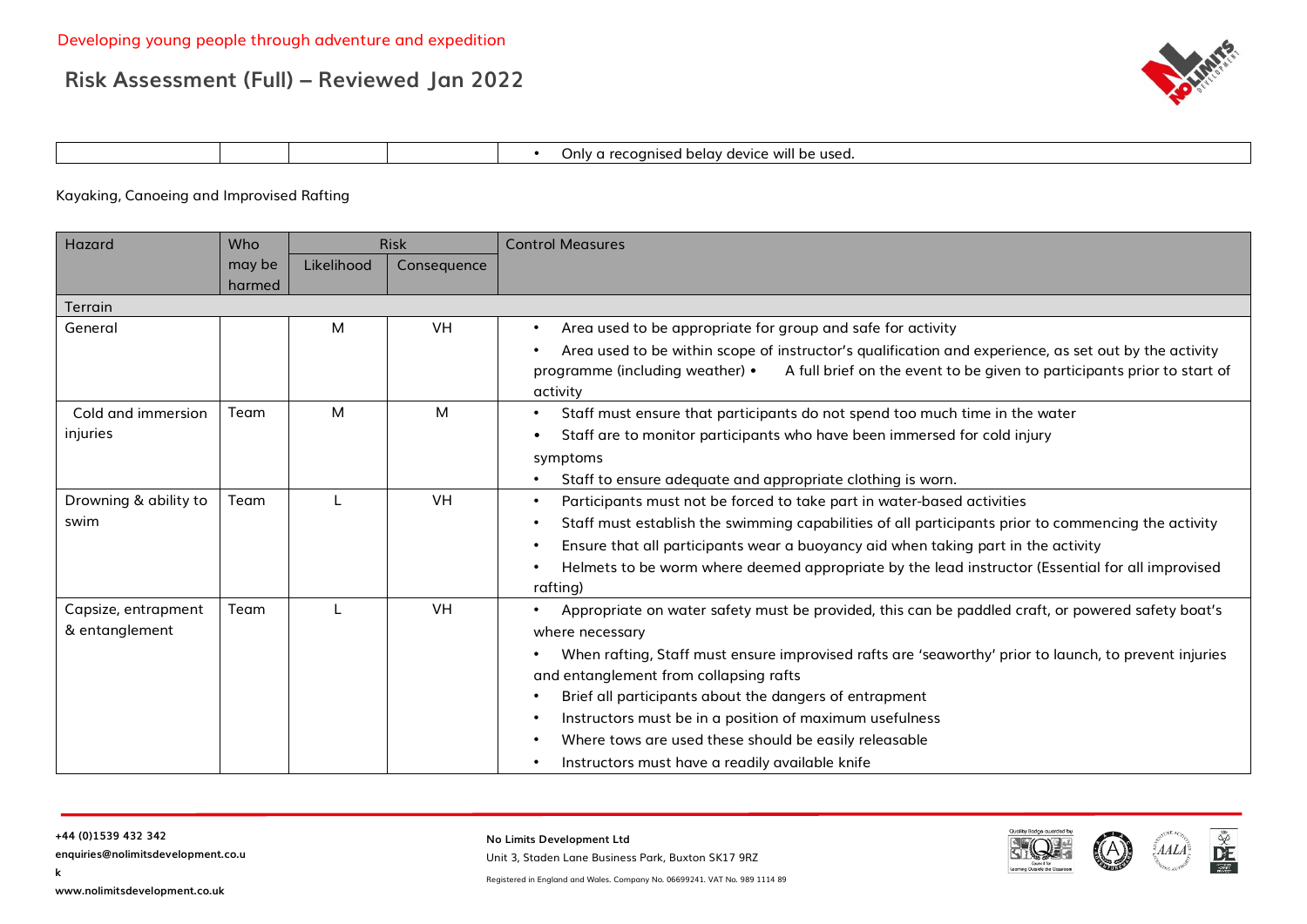

|                                                     |      |   |    | Where any ropes are used (apart from rafting) the knots used should be releasable •<br>Any<br>trailing lines should be "clean" (free of loops)                                                                                                                                                                                                                                                                                                                                                                                                                                                                                                                                       |
|-----------------------------------------------------|------|---|----|--------------------------------------------------------------------------------------------------------------------------------------------------------------------------------------------------------------------------------------------------------------------------------------------------------------------------------------------------------------------------------------------------------------------------------------------------------------------------------------------------------------------------------------------------------------------------------------------------------------------------------------------------------------------------------------|
| Drifting                                            | Team | M | M  | Staff to reconnoitre and then use sites that limit the dangers associated with drifting<br>Wind conditions to be monitored throughout the day<br>In most circumstances, safety cover will be a qualified instructor in a kayak or canoe as a minimum<br>Whilst rafting and under certain conditions it may be appropriate to tether the raft (When this is<br>used, a releasable knot is essential)                                                                                                                                                                                                                                                                                  |
| Polluted or diseased<br>water                       | Team |   | H  | Staff to check site prior to use<br>$\bullet$<br>Staff to monitor the conditions on the day, for example blooms of blue/green algae<br>Participants to be briefed, where appropriate, on how to avoid contracting Leptospirosis (also known<br>as Weil's disease) and the importance of seeking urgent medical attention if symptoms occur after the<br>activity<br>Ensure that participants wash/shower after the activity, especially before handling or eating food                                                                                                                                                                                                               |
| Swimming<br>(Defined as water<br>above waist depth) | Team | M | VH | Staff must make an assessment of the conditions and where there are unpredictable tides, strong<br>currents or surf, swimming should not take place<br>Ensure that there is safety cover and that person a suitable rescue plan is in place<br>Staff must clearly define the swimming area to all swimmers and bank safety cover<br>All swimmers to be briefed that there should be no diving or jumping into unknown water due to<br>hidden dangers<br>Ensure that all swimmers wear suitable footwear before entering the water<br>Staff must identify all non-swimmers and weak swimmers<br>Staff to brief all swimmers on an easy to understand visual and audible recall system |
| Person overboard                                    | Team | H | M  | All participants on the water should be wearing a buoyancy aid<br>Staff should be in a position of maximum usefulness                                                                                                                                                                                                                                                                                                                                                                                                                                                                                                                                                                |
| River Journeys                                      |      |   |    |                                                                                                                                                                                                                                                                                                                                                                                                                                                                                                                                                                                                                                                                                      |
| Moving water                                        | Team | M | M  | Due to the nature of such waters, all river journeys on this should be led by a lead instructor who has<br>suitable experience for the environment and up to date knowledge of the specific river. Where this is a<br>first use of a section of water, by either an instructor or by No Limits, the operations team will consider a<br>site and person specific risk assessment or recee, and if required consult with a technical advisor.<br>Ensure that the participants understand the nature of the Course or Expedition, especially in relation<br>to water confidence                                                                                                         |

**k**

**enquiries@nolimitsdevelopment.co.u**

**No Limits Development Ltd**

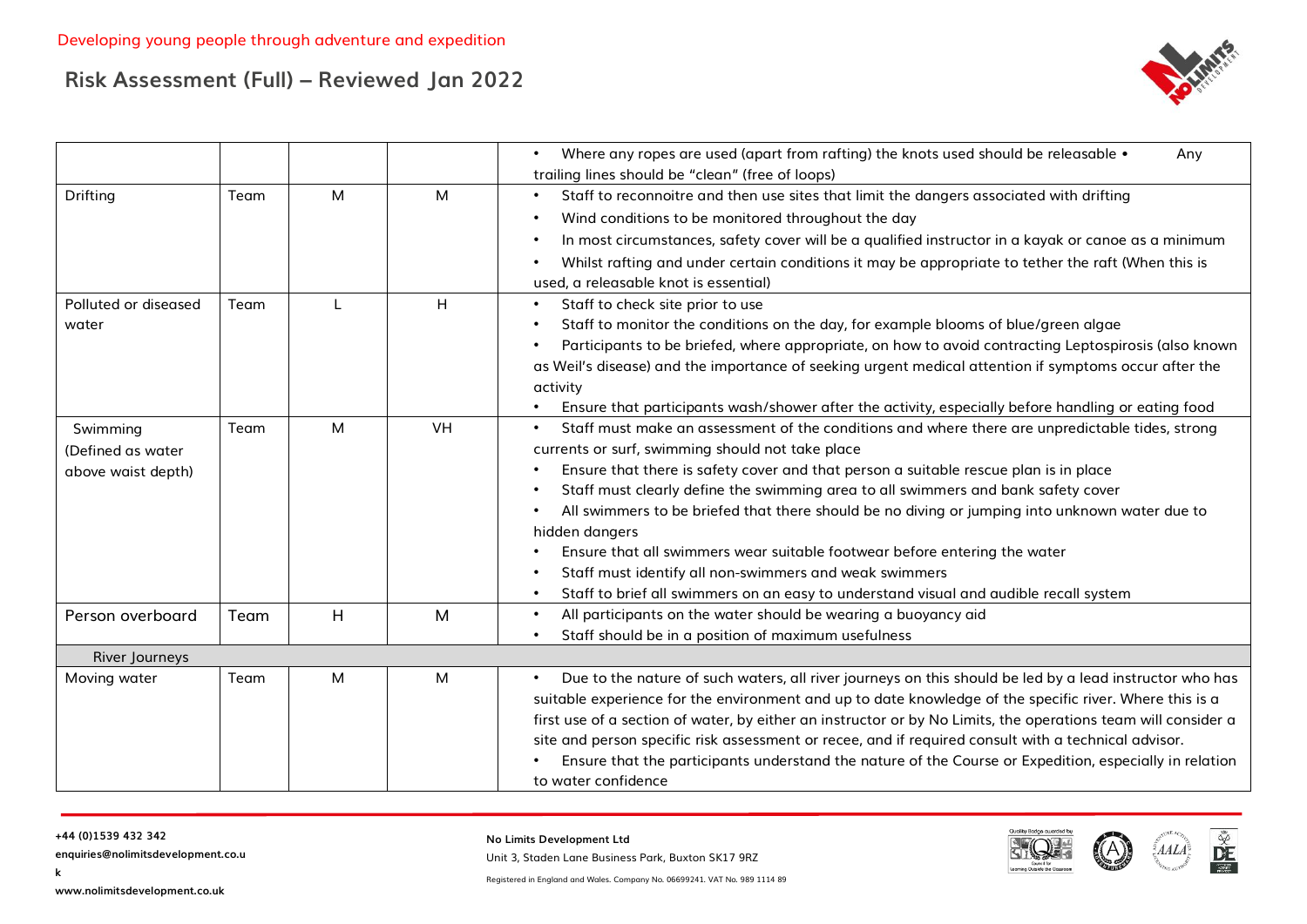

| Weirs                                                              | Team |    | <b>VH</b> | Weirs will only be navigated under the direct supervision of a qualified and experienced instructor,<br>and if there is a definitive safety plan, and direct benefit to the group undertaking it,<br>Paddling Weirs should not be done because it avoids a difficult or sustained carry, in this<br>circumstance consideration should be given to line and tracking of boats, or external assistance to<br>portage<br>Where weirs are planned to be part of the journey, this will be discussed between the operations<br>team and instructor in advance, and the risk management plan discussed. |
|--------------------------------------------------------------------|------|----|-----------|---------------------------------------------------------------------------------------------------------------------------------------------------------------------------------------------------------------------------------------------------------------------------------------------------------------------------------------------------------------------------------------------------------------------------------------------------------------------------------------------------------------------------------------------------------------------------------------------------|
| Graded water                                                       | Team |    | H         | Staff must be suitably qualified and experienced in relation to the grade of water in question<br>Participants will only be allowed to paddle on graded water that compliments their ability<br>Staff must assess the participants ability prior to moving onto graded water<br>Participants to be briefed before entering sections of graded water<br>Equipment and Participants dressed should be appropriate to the nature of the water                                                                                                                                                        |
| Capsize and<br>entrapment                                          | Team | M  | H         | Ensure that participants are to show competence in capsize procedures prior to navigating into<br>graded water<br>Participants should be briefed on appropriate defensive swimming technique, and the importance of<br>"Self, Victim, Team, Kit"                                                                                                                                                                                                                                                                                                                                                  |
| Underwater<br>obstructions, shallow<br>water, trees &<br>obstacles | Team | M  | VH        | Staff to be fully aware of the Site-Specific Risk Assessment for the area they are navigating Staff to<br>continually monitor the hazards<br>Participants to be briefed on the system to be adopted should there be a need to get to a safe area<br>quickly<br>As per industry best practice and British Canoe Union (BCU) guidelines, staff should be in a position<br>of maximum usefulness                                                                                                                                                                                                     |
| Fall or slip                                                       | Team | M  | M         | Participants to be briefed on the risks involved with wet walkways, slipways and inappropriate<br>footwear                                                                                                                                                                                                                                                                                                                                                                                                                                                                                        |
| Head injuries                                                      | Team |    | H         | Participants to be briefed that there will be no diving or jumping into the water<br>Participants to be briefed on the correct use of paddles<br>When rafting, participants should not remove their helmet until the raft has been dismantled                                                                                                                                                                                                                                                                                                                                                     |
| Cuts                                                               | Team | M  |           | Participants to be briefed of the danger of cuts & large splinters from water-based equipment<br>$\bullet$                                                                                                                                                                                                                                                                                                                                                                                                                                                                                        |
| Other water users                                                  | All  | VL | M         | Staff must be aware of all other users in proximity and brief participants accordingly. Special care<br>should be exercised around powered craft and fishermen                                                                                                                                                                                                                                                                                                                                                                                                                                    |
| Collision/ Impact                                                  | All  | H  | M         | Participants to be briefed not to deliberately collide with each other<br>$\bullet$                                                                                                                                                                                                                                                                                                                                                                                                                                                                                                               |

**k**

**enquiries@nolimitsdevelopment.co.u**

**No Limits Development Ltd**

Unit 3, Staden Lane Business Park, Buxton SK17 9RZ



**www.nolimitsdevelopment.co.uk**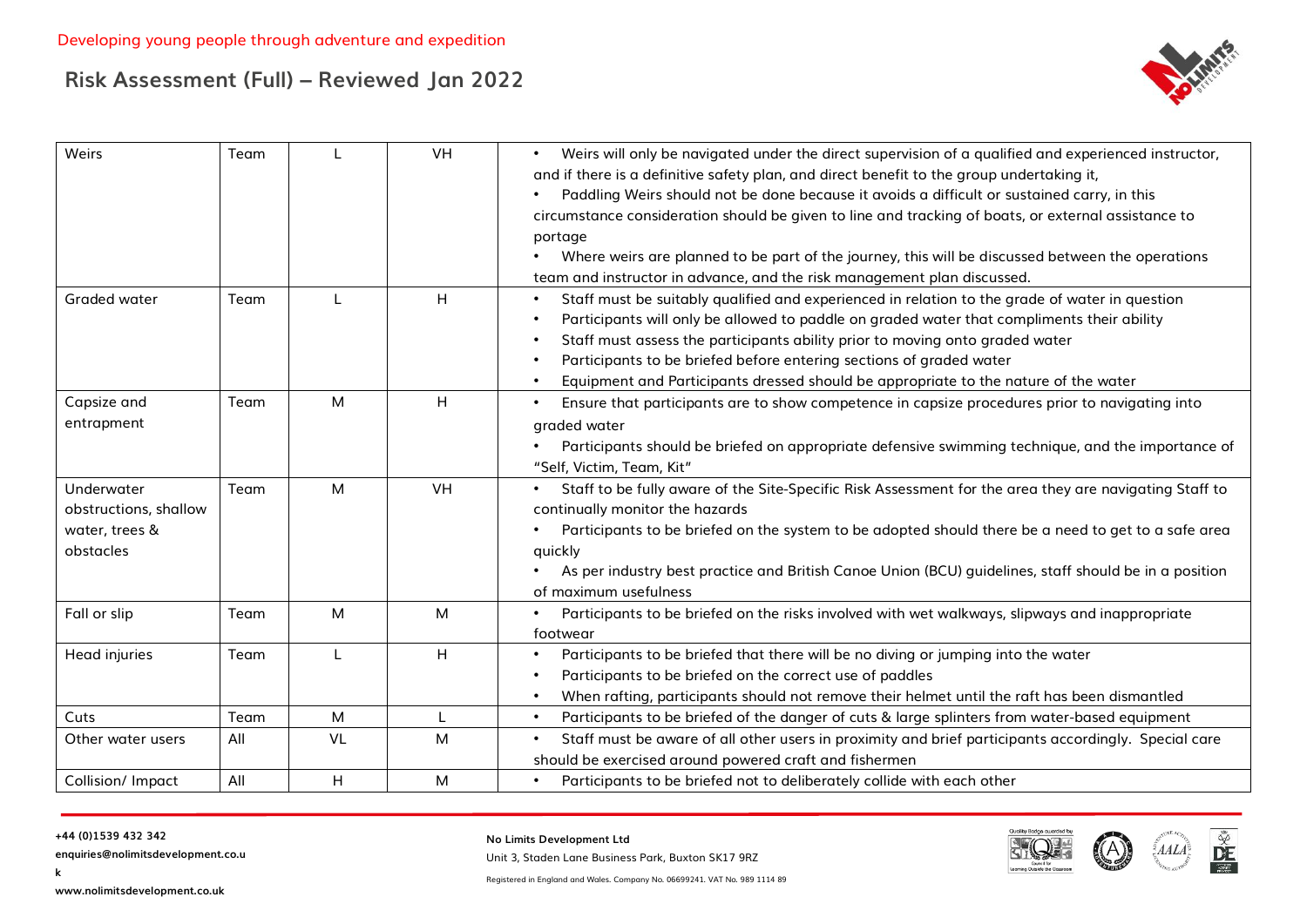

|                      |      |   |   | Participants to be briefed on the dangers involved in collisions and impacts                                                                                               |
|----------------------|------|---|---|----------------------------------------------------------------------------------------------------------------------------------------------------------------------------|
| Upper torso injuries | Team |   | М | Buoyancy aids must be worn at all times during the activity<br>Staff must establish that the water is deep enough, before capsizing and/or rescue drills can take<br>place |
| Equipment            |      |   |   |                                                                                                                                                                            |
| Loss of equipment    | Team | M | М | Ensure that all relevant equipment suitably waterproofed                                                                                                                   |
|                      |      |   |   | Ensure waterproof containers are appropriately secured to the craft                                                                                                        |
|                      |      |   |   | Staff must carry a spare paddle when carrying out any water activity                                                                                                       |

#### Transportation

| Hazard            | <b>Who</b> |            | <b>Risk</b> | <b>Control Measures</b>                                                                                  |
|-------------------|------------|------------|-------------|----------------------------------------------------------------------------------------------------------|
|                   | may be     | Likelihood | Consequence |                                                                                                          |
|                   | harmed     |            |             |                                                                                                          |
| Terrain           |            |            |             |                                                                                                          |
| Unsafe vehicle &  | All        | VL         |             | Staff must ensure that the vehicle being used is suitable for the task, has seatbelts fitted for all and |
| mechanical faults |            |            |             | that these are worn.                                                                                     |
|                   |            |            |             | Keys never left in vehicle                                                                               |
|                   |            |            |             | All vehicles used must be fully insured for the task, and have current MOT and Tax                       |
| Worn tyres        | All        |            |             | Staff must, within the scope of their knowledge and experience check that the vehicle tyres are          |
|                   |            |            |             | suitable                                                                                                 |
| Other road users  | All        |            |             | When driving staff are to always drive defensively and within the law                                    |
|                   |            |            |             | Ensure that hired drivers drive defensively and within the law                                           |
|                   |            |            |             | Always check behind the vehicle before reversing & use a guide when possible                             |
|                   |            |            |             | Ensure that the driver parks a vehicle so that participants board and alight on the nearside of the      |
|                   |            |            |             | road                                                                                                     |
|                   |            |            |             | Staff are to supervise boarding and alighting of all vehicles                                            |
| Driver's becoming | All        | M          | <b>VH</b>   | Drivers to take regularly breaks, and not drive excessive distances in one go                            |
| Tired or unaware  |            |            |             | Where possible drivers should alternate                                                                  |

**enquiries@nolimitsdevelopment.co.u**

**No Limits Development Ltd** Unit 3, Staden Lane Business Park, Buxton SK17 9RZ



 $\frac{\tilde{\mathbf{v}}}{\tilde{\mathbf{v}}^2}$ 

 $\mathbb{E} A A L$ 

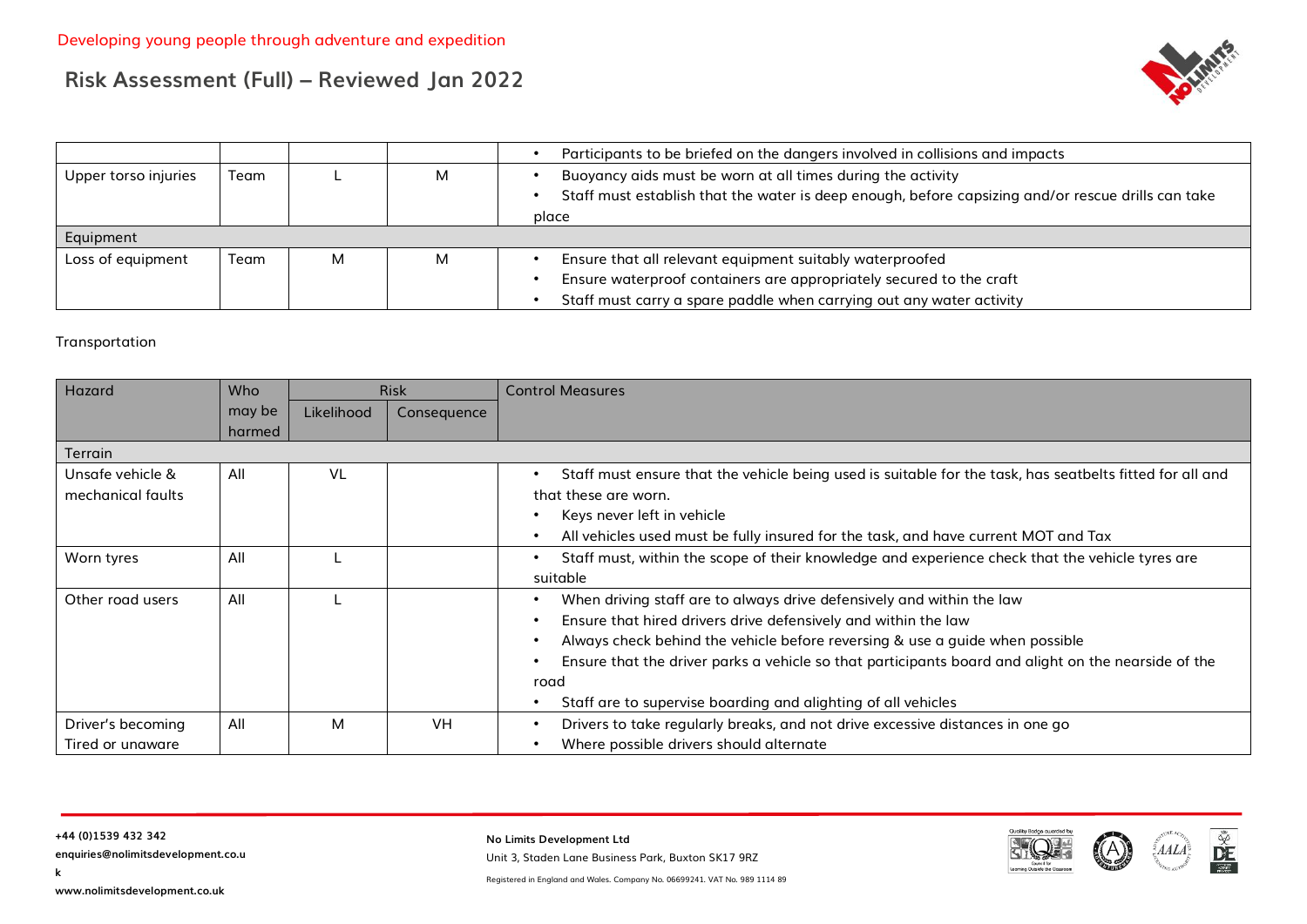

#### Hostel or Centre Accommodation

| Hazard          | Who              |            | <b>Risk</b> | <b>Control Measures</b>                                                                                       |
|-----------------|------------------|------------|-------------|---------------------------------------------------------------------------------------------------------------|
|                 | may be<br>harmed | Likelihood | Consequence |                                                                                                               |
| Terrain         |                  |            |             |                                                                                                               |
| Suitability     | All              | n/a        | n/a         | Ensure that any accommodation is suitable for the participants.<br>$\bullet$                                  |
|                 |                  |            |             | Ensure that a recce of the venue is conducted prior to its use.                                               |
|                 |                  |            |             | Ensure that all documentation and regulations, including insurance are current and comply with                |
|                 |                  |            |             | existing legislation.                                                                                         |
|                 |                  |            |             | Ensure that staff using any accommodation have been briefed and are familiar with the                         |
|                 |                  |            |             | buildings/owners' policies and rules.                                                                         |
| Roads           | All              | M          | VH          | Ensure that all staff have been briefed on any dangerous roads in the area of the accommodation.<br>$\bullet$ |
|                 |                  |            |             | Brief all the team on any dangerous roads near the designated accommodation.                                  |
|                 |                  |            |             | Supervise any crossing or walking along roads near the designated accommodation.<br>$\bullet$                 |
| Car parks       | Team             | M          | <b>VH</b>   | If any training is to be conducted around the accommodation, staff must ensure training is                    |
|                 |                  |            |             | conducted in a safe and appropriate manner that would not cause offence to the owners.                        |
|                 |                  |            |             | Visitors are briefed to be aware of participants conducting training around that area.                        |
| Trips and slips | Team             |            |             | Brief all participants that they should walk, not run, around any hostel grounds.<br>$\bullet$                |
|                 |                  |            |             | Staff are to familiarize all participants on any areas around the hostel pointing out hazardous steps         |
|                 |                  |            |             | and ramps.                                                                                                    |
|                 |                  |            |             | Footwear is to be worn at all times, particularly in dining or kitchen areas.                                 |
| Falls           | Team             |            | M           | Brief all participants about descending stairs especially at night.<br>$\bullet$                              |
|                 |                  |            |             | Participants briefed not to run inside any building.                                                          |
| Kitchen         | All              |            | VH          | Brief all participants about the hazards associated with kitchens and in most case, these will be             |
|                 |                  |            |             | placed out of bounds.                                                                                         |
|                 |                  |            |             | In accommodation where the team have to cook for themselves, participants under 18 must be                    |
|                 |                  |            |             | supervised.                                                                                                   |

**k**

**No Limits Development Ltd**

Unit 3, Staden Lane Business Park, Buxton SK17 9RZ

 $\mathbb{E} A A L$ 

 $\frac{\tilde{\mathbb{X}}}{DE}$ 

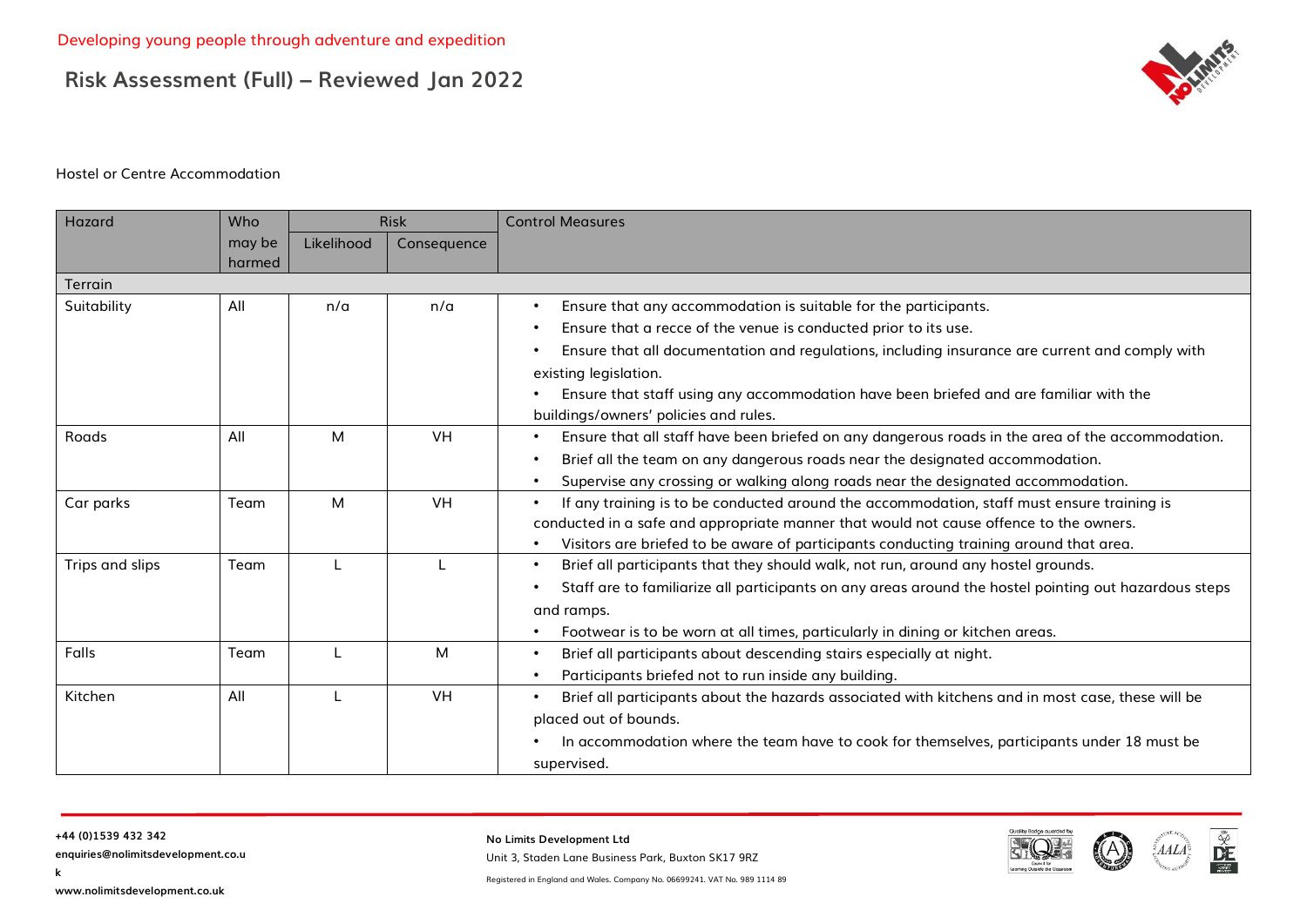

|      |     |    |     | Ensure that the hostel kitchen complies with HSE regulations and has a record of a recent inspection<br>by the local authorities Environmental Health Officer.                                                                                                                                                                                                                                                                                                                                                                                                                                                                                                                                                                                                 |
|------|-----|----|-----|----------------------------------------------------------------------------------------------------------------------------------------------------------------------------------------------------------------------------------------------------------------------------------------------------------------------------------------------------------------------------------------------------------------------------------------------------------------------------------------------------------------------------------------------------------------------------------------------------------------------------------------------------------------------------------------------------------------------------------------------------------------|
| Fire | All | VL | VH. | Ensure that the hostel accommodation complies with fire regulations as laid down by the local<br>authority and that fire regulations are displayed in all rooms.<br>Brief staff on the owner's fire policy and procedures prior to occupation.<br>Brief all participants on the owners' fire policy and any procedures in the event of a fire, including the<br>location of any assembly areas.<br>Brief the participants that smoking is strictly forbidden except for designated smoking areas.<br>Ensure that all fire doors remain closed at all times and are not propped open for any reason.<br>Ensure that the Fire List is completed and up to date prior to the end of the working day.<br>Consider conducting a fire practice for all participants. |

#### Team Tasks

| Hazard                  | <b>Who</b> |            | <b>Risk</b> | <b>Control Measures</b>                                                                            |
|-------------------------|------------|------------|-------------|----------------------------------------------------------------------------------------------------|
|                         | may be     | Likelihood | Consequence |                                                                                                    |
|                         | harmed     |            |             |                                                                                                    |
| Terrain                 |            |            |             |                                                                                                    |
| Fall whilst being       | Team       | м          |             | Inspect the equipment before carrying someone                                                      |
| carried                 |            |            |             | Brief participants on the correct techniques of picking up, carrying and lowering someone          |
|                         |            |            |             | Ensure that when the group lower a person after being carried, the ground beneath is suitable and  |
|                         |            |            |             | has no hard object, such as stones or roots and that the lowering is conducted under control       |
| Cuts                    | Team       | VL         | М           | Scissors & other sharp objects to be monitored by the member of staff delivering activity          |
| Falls from apparatus    | Team       | м          | м           | Participants required to wear a helmet when there is a possibility of falling or where objects are |
|                         |            |            |             | being carried at or above head height                                                              |
|                         |            |            |             | Spot participants where required, on a spider's web this will include at the head                  |
|                         |            |            |             | Possible landing area is clear of any debris                                                       |
|                         |            |            |             | Participants briefed on spotting techniques & to spot each other as required.                      |
| <b>Physical Contact</b> | Team       | VL         | м           | Brief participants on the nature of the tasks which can involve close physical contact             |
|                         |            |            |             | Ensure that participants are not placed in compromising positions whilst being carried or spotted  |

**k**

**enquiries@nolimitsdevelopment.co.u**

**No Limits Development Ltd**

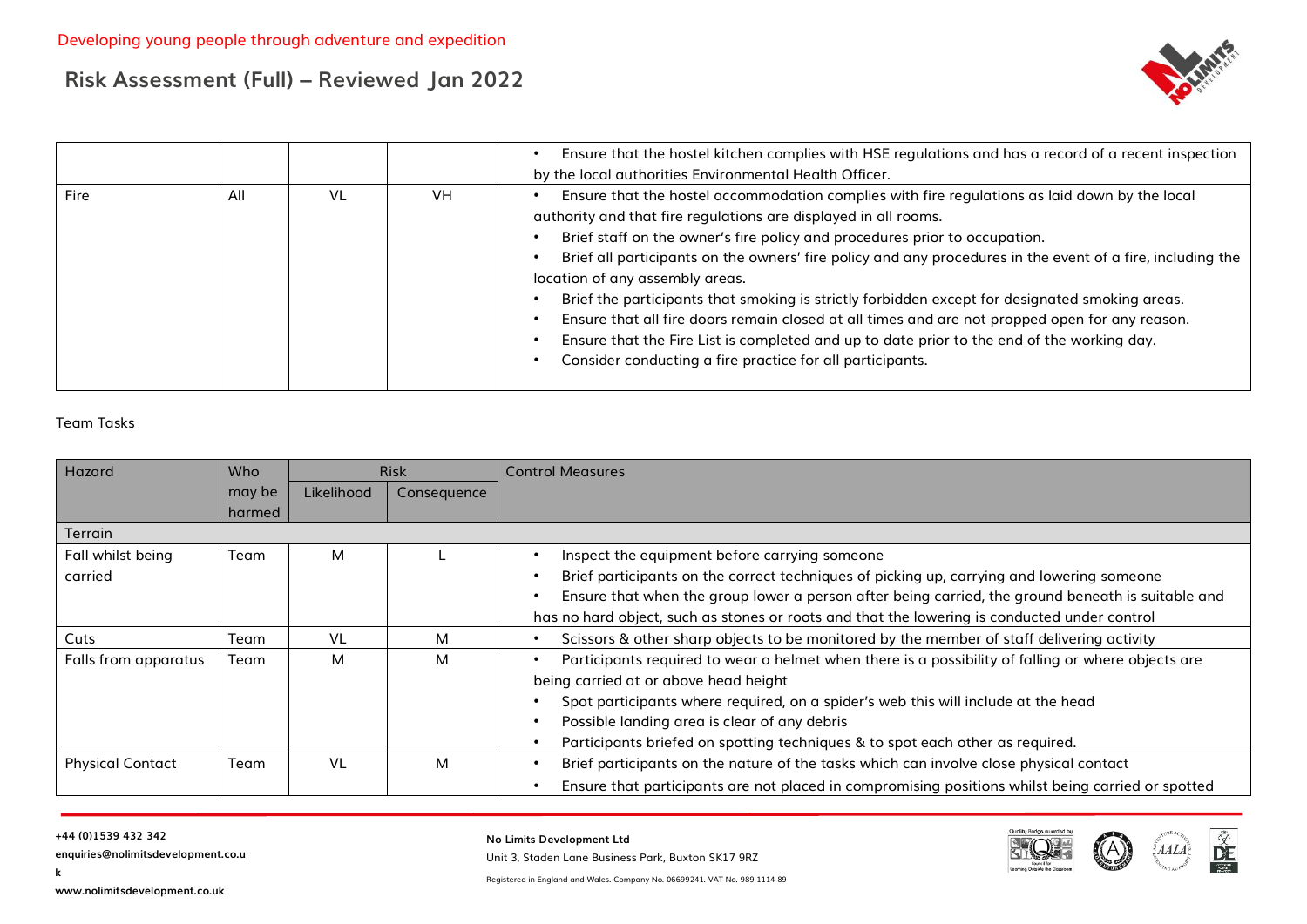

| Other injuries  | Team | VL | м | Brief participants not to throw equipment or swing canes                                            |
|-----------------|------|----|---|-----------------------------------------------------------------------------------------------------|
|                 |      |    |   | Participants not to jump to and from a task unless briefed to do so by staff                        |
|                 |      |    |   | Participants briefed on risk of finger entrapment in ropes & planks etc                             |
|                 |      |    |   | Refer to the task descriptor sheets for task-specific hazards and control measures                  |
|                 |      |    |   | Staff to brief participants not to throw equipment or heavy items                                   |
|                 |      |    |   | Staff to check that long hair is gathered up & tucked away, large or prominent jewellery & neckwear |
|                 |      |    |   | is removed, including large pocket items are removed.                                               |
|                 |      |    |   | Monitor condition of participants & take breaks if they become tired or lethargic & especially in   |
|                 |      |    |   | warm weather.                                                                                       |
| Improper use of | Team | м  | H | Equipment used for its correct purposes Equipment to be checked prior to use                        |
| equipment       |      |    |   | Equipment to be checked & cleaned after use, with regular maintenance checks                        |
|                 |      |    |   | Participants briefed not to use equipment unless they are supervised                                |
|                 |      |    |   | Equipment to be free of sharp edges or corners.                                                     |

#### Bushcraft

| Hazard          | <b>Who</b> |            | <b>Risk</b> | <b>Control Measures</b>                                                                               |
|-----------------|------------|------------|-------------|-------------------------------------------------------------------------------------------------------|
|                 | may be     | Likelihood | Consequence |                                                                                                       |
|                 | harmed     |            |             |                                                                                                       |
| Terrain         |            |            |             |                                                                                                       |
| Moving through  | Team       | м          |             | Participants briefed on activity                                                                      |
| woodland        |            |            |             | Participants made aware of low branches & twigs etc                                                   |
|                 |            |            |             | Buddy system for students and regular head counts.                                                    |
|                 |            |            |             | Torches to be carried at night.                                                                       |
| Sharps          | Team       | M          | н           | Only staff approved by NLD Ops Team to allow participants to use Sharp Tools (Knifes and Saws)        |
| (Cutting tools) |            |            |             | Participants briefed on use of knives, tools and other sharp objects                                  |
|                 |            |            |             | Participants briefed not to touch any cutting tools unless instructed to do so.                       |
|                 |            |            |             | Tool usage should be done using a safe working position in a specifically designated area free from   |
|                 |            |            |             | distractions                                                                                          |
|                 |            |            |             | Use of knives, tools & other sharp objects to be monitored by the member of staff delivering activity |

**k**



**No Limits Development Ltd**

Unit 3, Staden Lane Business Park, Buxton SK17 9RZ



 $\frac{\tilde{\mathbf{v}}}{\tilde{\mathbf{v}}^2}$ 

Registered in England and Wales. Company No. 06699241. VAT No. 989 1114 89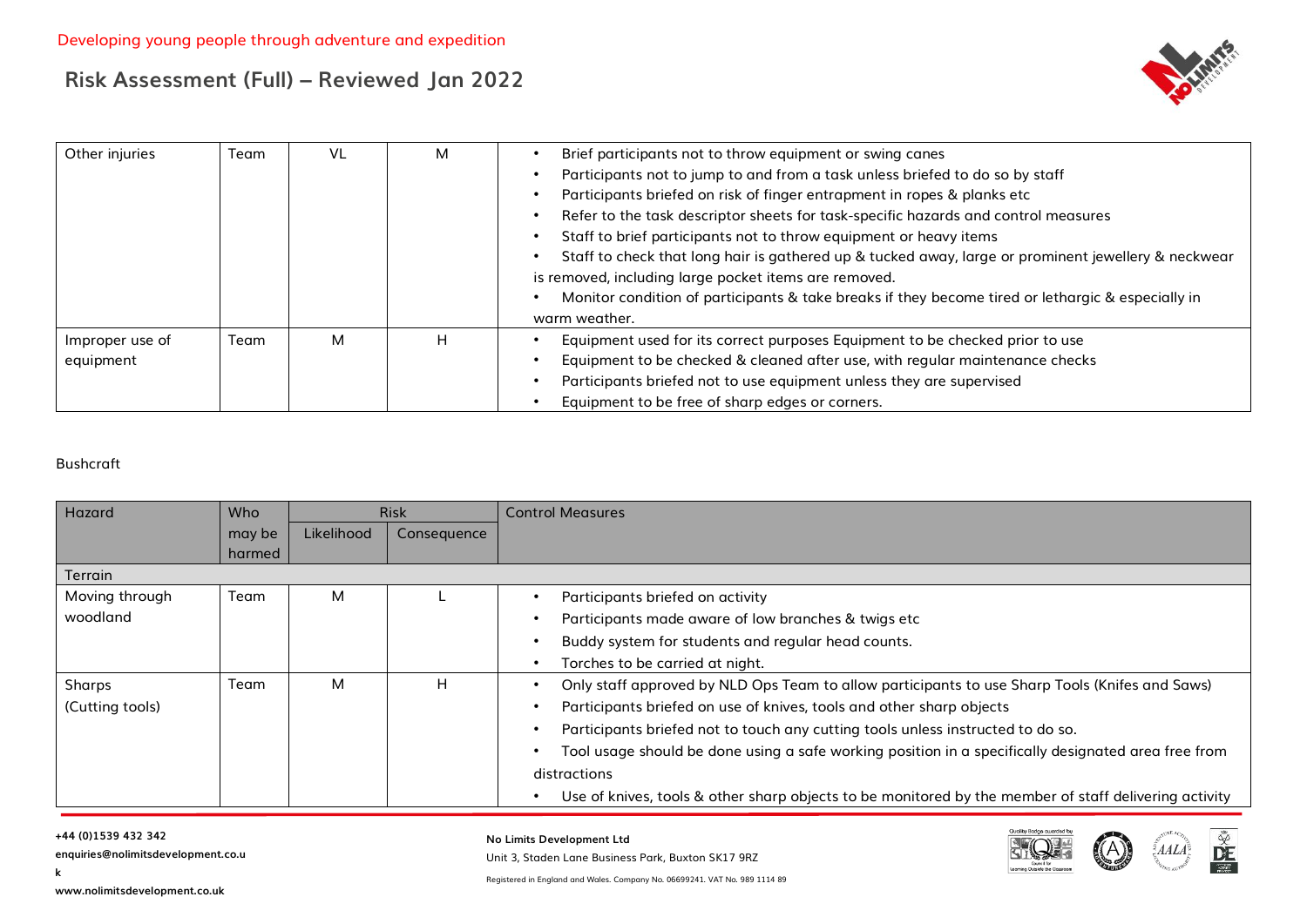

|                      |      |   |   | All student's knives & penknives collected at beginning of course                                        |
|----------------------|------|---|---|----------------------------------------------------------------------------------------------------------|
|                      |      |   |   | All bushcraft cutting tools stored in sheaths as available and out of site in closed bags & stowed in    |
|                      |      |   |   | tents or kit van.                                                                                        |
|                      |      |   |   | Missing tools reported to NLD Office & school informed immediately                                       |
| Fire lighting        | Team | L | M | Clear briefing on equipment and methods used                                                             |
|                      |      |   |   | Full safety brief on activity                                                                            |
|                      |      |   |   | Instruction and demonstration of proper techniques.                                                      |
|                      |      |   |   | Long hair tied back                                                                                      |
|                      |      |   |   | Awareness of potential for drill to spring out when using the bow drill                                  |
|                      |      |   |   | Supervision of students at all times                                                                     |
|                      |      |   |   | Students to adopt the safe kneeling position whilst lighting or around the fire                          |
|                      |      |   |   | A water bucket or running water must be immediately on hand                                              |
| Open Fires           | Team | M | H | Full safety brief on activity                                                                            |
|                      |      |   |   | Supervision of students at all times                                                                     |
|                      |      |   |   | Easy access to water for extinguishing the fire                                                          |
|                      |      |   |   | Fire location - check for overhanging branches, nearby vegetation, soil type, away from other            |
|                      |      |   |   | activities                                                                                               |
|                      |      |   |   | Fire size appropriate to task                                                                            |
|                      |      |   |   | Briefing regarding behaviour, seating, placing wood on the fire                                          |
| Cooking over fires,  | Team | M | H | Instruction and demonstration of proper techniques, and full safety brief on activity Supervision at all |
| Pizza Ovens and Pits |      |   |   | times of the process                                                                                     |
|                      |      |   |   | Heat proof gloves to be used                                                                             |
|                      |      |   |   | Hands washed prior to preparing, cooking or eating food                                                  |
|                      |      |   |   | Coals should only be moved with steel shovels                                                            |
| Shelter building     | Team | M | M | Full safety brief on activity - highlight the risk to face and eyes Instruction on construction and      |
|                      |      |   |   | collection of materials                                                                                  |
|                      |      |   |   | Clear briefing and guidance on collecting and carrying materials.                                        |
|                      |      |   |   | All shelters to be checked for structural safety by Instructor                                           |
|                      |      |   |   | Nighttime supervision by staff                                                                           |
|                      |      |   |   | Additional blankets and sleeping bags available in case of cold weather.                                 |

**k**

**enquiries@nolimitsdevelopment.co.u**

**No Limits Development Ltd**



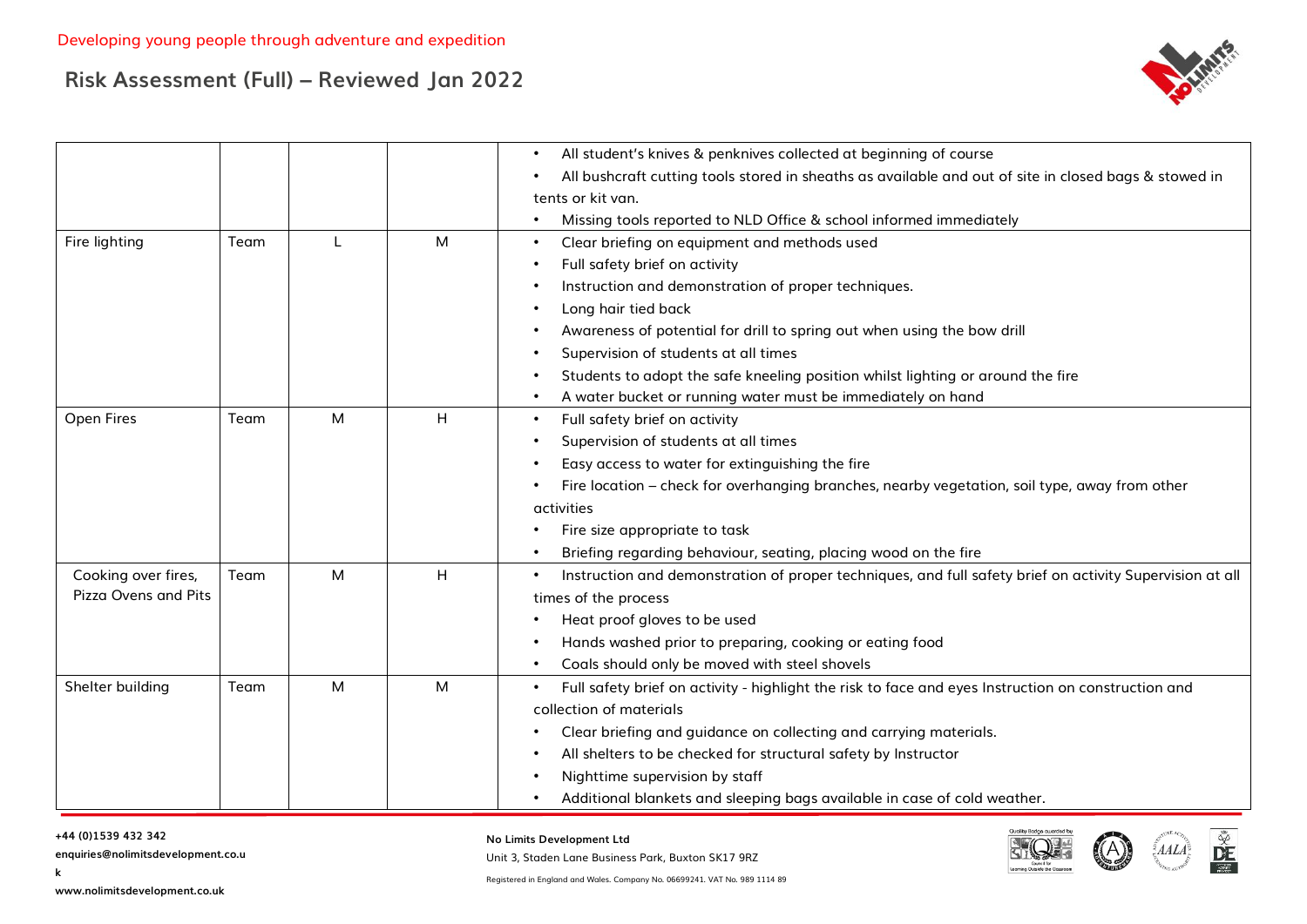

|                        |      |   |   | Use gloves when necessary                                                                   |
|------------------------|------|---|---|---------------------------------------------------------------------------------------------|
| Water                  | Team |   | м | Full safety brief to be given to instructor Participants to not drink water filtered        |
| purification           |      |   |   |                                                                                             |
| Flora                  | All  |   |   | Safety brief not to touch any fungus or berries, and not to eat anything found in the woods |
| <b>External Onsite</b> | All  | м |   | Full safety brief on activity by the provider and site manager                              |
| <b>Activities</b>      |      |   |   | Instructors must be fully aware of the specific site risk assessment for the activity       |
|                        |      |   |   | Where possible training and advice provided by the specific provider or technical advisor   |

First aid scenarios (Including stretcher carrying)

| Hazard            | Who    | <b>Risk</b> |             | <b>Control Measures</b>                                                                                     |
|-------------------|--------|-------------|-------------|-------------------------------------------------------------------------------------------------------------|
|                   | may be | Likelihood  | Consequence |                                                                                                             |
|                   | harmed |             |             |                                                                                                             |
| <b>Terrain</b>    |        |             |             |                                                                                                             |
| Fall whilst being | Team   | м           |             | Staff must inspect the equipment before carrying someone                                                    |
| carried           |        |             |             | Improvised stretchers to be made from materials strong enough to support the weight of the person           |
|                   |        |             |             | being carried.                                                                                              |
|                   |        |             |             | Stretchers & knots to be inspected by the member of staff delivering the session.                           |
|                   |        |             |             | Staff must brief the participants on the correct techniques of picking up, carrying and lowering            |
|                   |        |             |             | someone                                                                                                     |
|                   |        |             |             | When carrying a stretcher, a spotter is required to walk in front of the team identifying hazards etc.      |
|                   |        |             |             | Team members not involved in a stretcher carry to spot stretcher bearers                                    |
|                   |        |             |             | Staff must ensure that when the group lower a person after being carried, the ground beneath is             |
|                   |        |             |             | suitable and has no hard object, such as stones or boulders and that the lowering is conducted under        |
|                   |        |             |             | control                                                                                                     |
| Cuts              | Team   | VL          | M           | Staff to brief participants on the nature of the day/tasks                                                  |
| Lifting injuries  | Team   | M           |             | Participants briefed on proper lifting techniques at specific tasks where injuries could occur<br>$\bullet$ |
|                   |        |             |             | Staff to monitor lifting techniques being used                                                              |
|                   |        |             |             | Stretcher bearers are to rotate with other team members not involved in the carry at regular                |
|                   |        |             |             | intervals                                                                                                   |
| Physical contact  | Team   | VL          | м           | Staff to brief participants on the nature of the day/tasks                                                  |

**k**

**enquiries@nolimitsdevelopment.co.u**

**No Limits Development Ltd**

Unit 3, Staden Lane Business Park, Buxton SK17 9RZ



 $\frac{\tilde{\mathbf{w}}}{\tilde{\mathbf{w}}}$